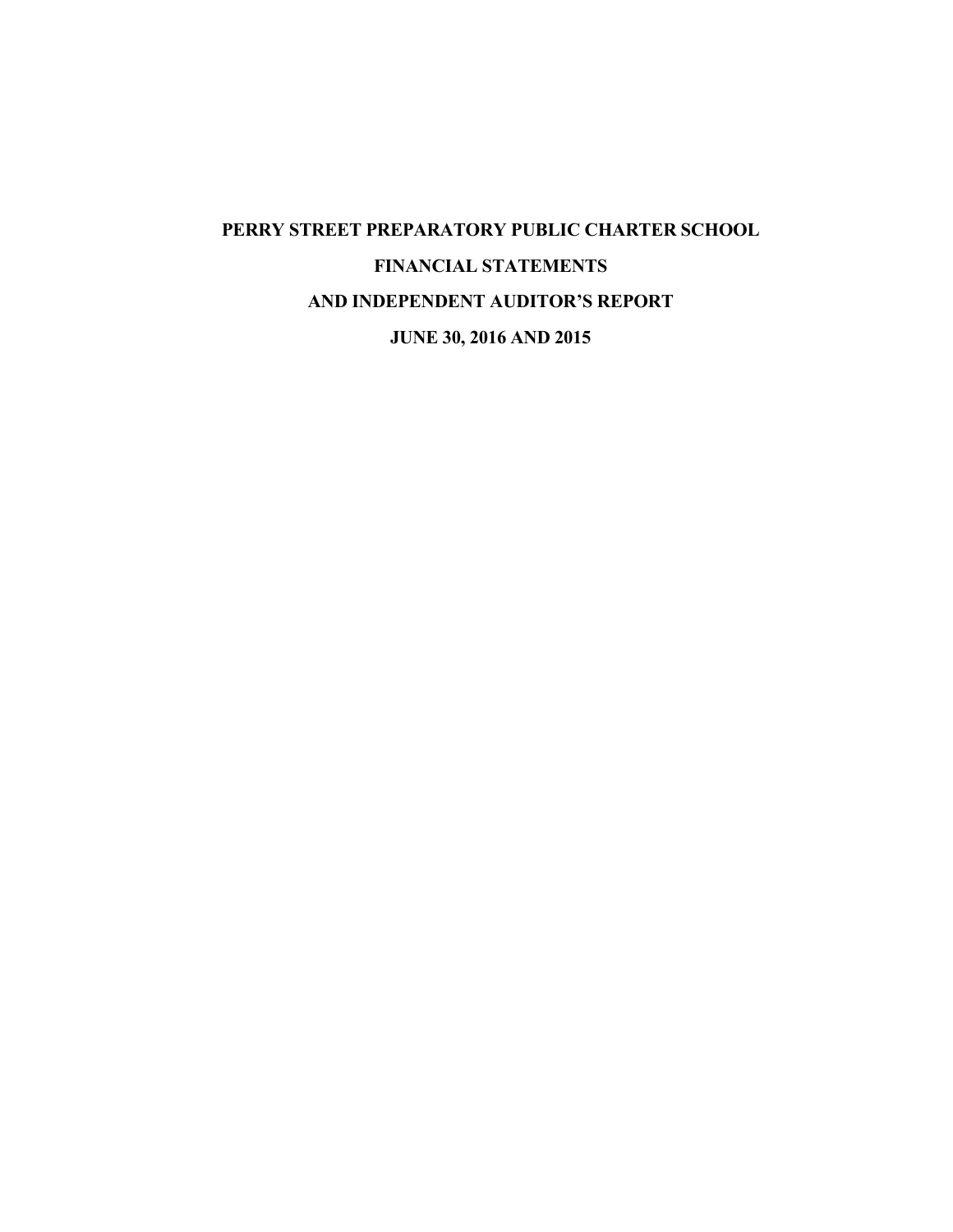# **TABLE OF CONTENTS**

|                                                                                                                                                                                                                             | Page No        |
|-----------------------------------------------------------------------------------------------------------------------------------------------------------------------------------------------------------------------------|----------------|
| <b>INDEPENDENT AUDITOR'S REPORT</b>                                                                                                                                                                                         | $1 - 2$        |
| <b>FINANCIAL STATEMENTS</b>                                                                                                                                                                                                 |                |
| <b>Statements of Financial Position</b>                                                                                                                                                                                     | 3              |
| Statement of Activities, Year Ended June 30, 2016                                                                                                                                                                           | $\overline{4}$ |
| Statement of Activities, Year Ended June 30, 2015                                                                                                                                                                           | 5              |
| Statement of Functional Expenses, Year Ended June 30, 2016                                                                                                                                                                  | 6              |
| Statement of Functional Expenses, Year Ended June 30, 2015                                                                                                                                                                  | $\overline{7}$ |
| <b>Statements of Cash Flows</b>                                                                                                                                                                                             | 8              |
| Notes to the Financial Statements                                                                                                                                                                                           | $9 - 21$       |
| Independent Auditor's Report on Internal Control Over<br>Financial Reporting and on Compliance and Other Matters<br>Based on an Audit of Financial Statements Performed in<br>Accordance with Government Auditing Standards | $22 - 23$      |
|                                                                                                                                                                                                                             |                |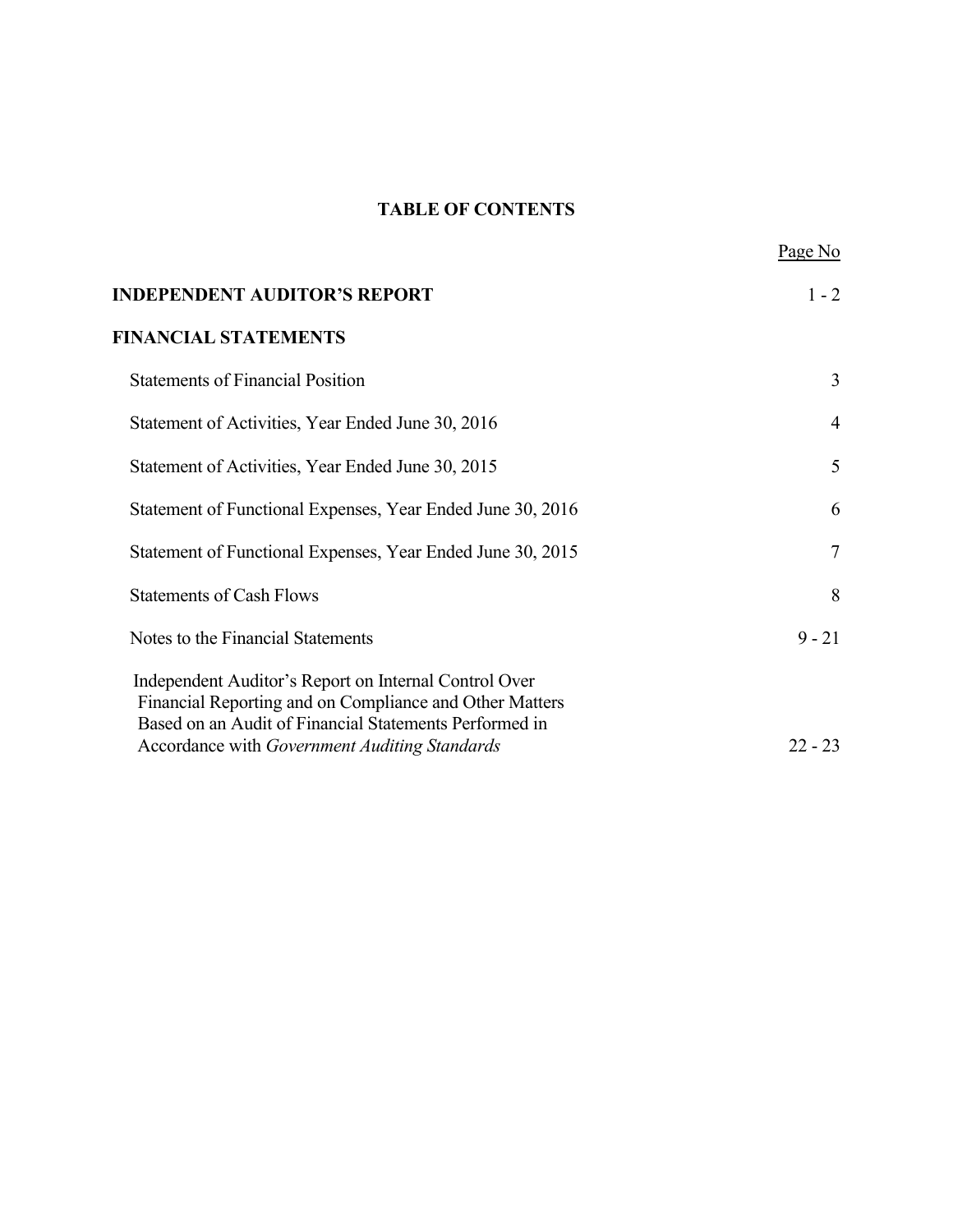

1730 Rhode Island Avenue, NW Suite 800 Washington, DC 20036 (202) 296-3306 Fax: (202) 296-0059

#### Independent Auditor's Report

The Board of Trustees Perry Street Preparatory Public Charter School Washington, DC

#### **Report on the Financial Statements**

We have audited the accompanying financial statements of Perry Street Preparatory Public Charter School (a nonprofit organization), which comprise the statement of financial position as of June 30, 2016, and the related statements of activities, functional expenses and cash flows for the year then ended, and the related notes to the financial statements.

#### **Management's Responsibility for the Financial Statements**

Management is responsible for the preparation and fair presentation of these financial statements in accordance with accounting principles generally accepted in the United States of America; this includes the design, implementation, and maintenance of internal control relevant to the preparation and fair presentation of financial statements that are free from material misstatement, whether due to fraud or error.

#### **Auditor's Responsibility**

Our responsibility is to express an opinion on these financial statements based on our audit. We conducted our audit in accordance with auditing standards generally accepted in the United States of America and the standards applicable to financial audits contained in *Government Auditing Standards,* issued by the Comptroller General of the United States. Those standards require that we plan and perform the audit to obtain reasonable assurance about whether the financial statements are free from material misstatement.

An audit involves performing procedures to obtain audit evidence about the amounts and disclosures in the financial statements. The procedures selected depend on the auditor's judgment, including the assessment of the risks of material misstatement of the financial statements, whether due to fraud or error. In making those risk assessments, the auditor considers internal control relevant to the entity's preparation and fair presentation of the financial statements in order to design audit procedures that are appropriate in the circumstances, but not for the purpose of expressing an opinion on the effectiveness of the entity's internal control. Accordingly, we express no such opinion. An audit also includes evaluating the appropriateness of accounting policies used and the reasonableness of significant accounting estimates made by management, as well as evaluating the overall presentation of the financial statements.

We believe that the audit evidence we have obtained is sufficient and appropriate to provide a basis for our audit opinion.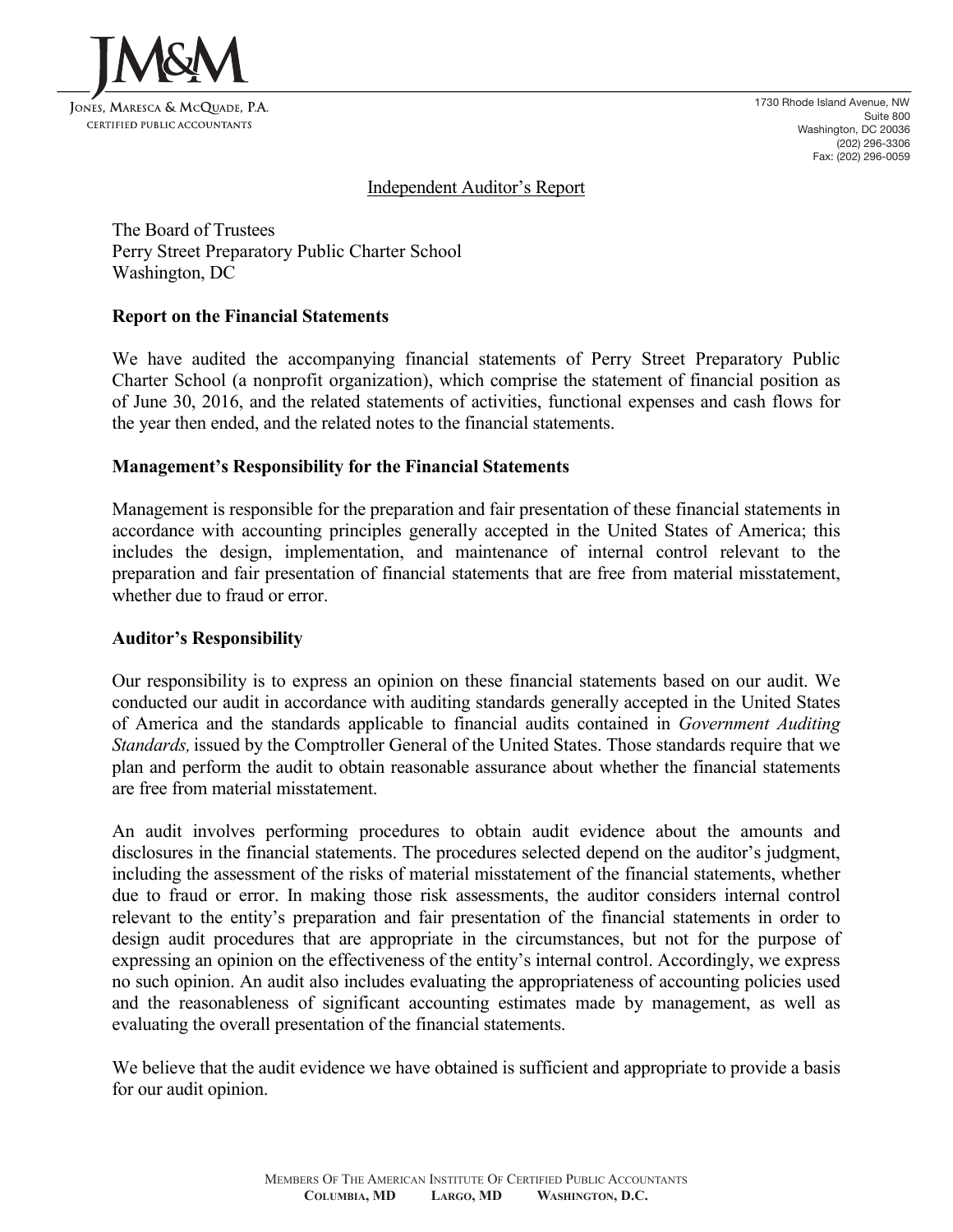Perry Street Preparatory Public Charter School Independent Auditor's Report Page 2

### **Opinion**

In our opinion, the 2016 financial statements referred to above present fairly, in all material respects, the financial position of Perry Street Preparatory Public Charter School as of June 30, 2016, and the changes in its net assets and its cash flows for the year then ended in accordance with accounting principles generally accepted in the United States of America.

### **Prior Period Financial Statements**

The financial statements of Perry Street Preparatory Public Charter School as of June 30, 2015, were audited by other auditors, whose report dated November 23, 2015, expressed an unmodified opinion on those statements.

### **Other Reporting Required by** *Government Auditing Standards*

In accordance with *Government Auditing Standards*, we have also issued our report dated November 15, 2016, on our consideration of Perry Street Preparatory Public Charter School's internal control over financial reporting and on our tests of its compliance with certain provisions of laws, regulations, contracts, and grant agreements and other matters. The purpose of that report is to describe the scope of our testing of internal control over financial reporting and compliance and the results of that testing, and not to provide an opinion on internal control over financial reporting or on compliance. That report is an integral part of an audit performed in accordance with *Government Auditing Standards* in considering the Perry Street Preparatory Public Charter School's internal control over financial reporting and compliance.

Jam Marcea & Mª Quade PA

Washington, DC November 15, 2016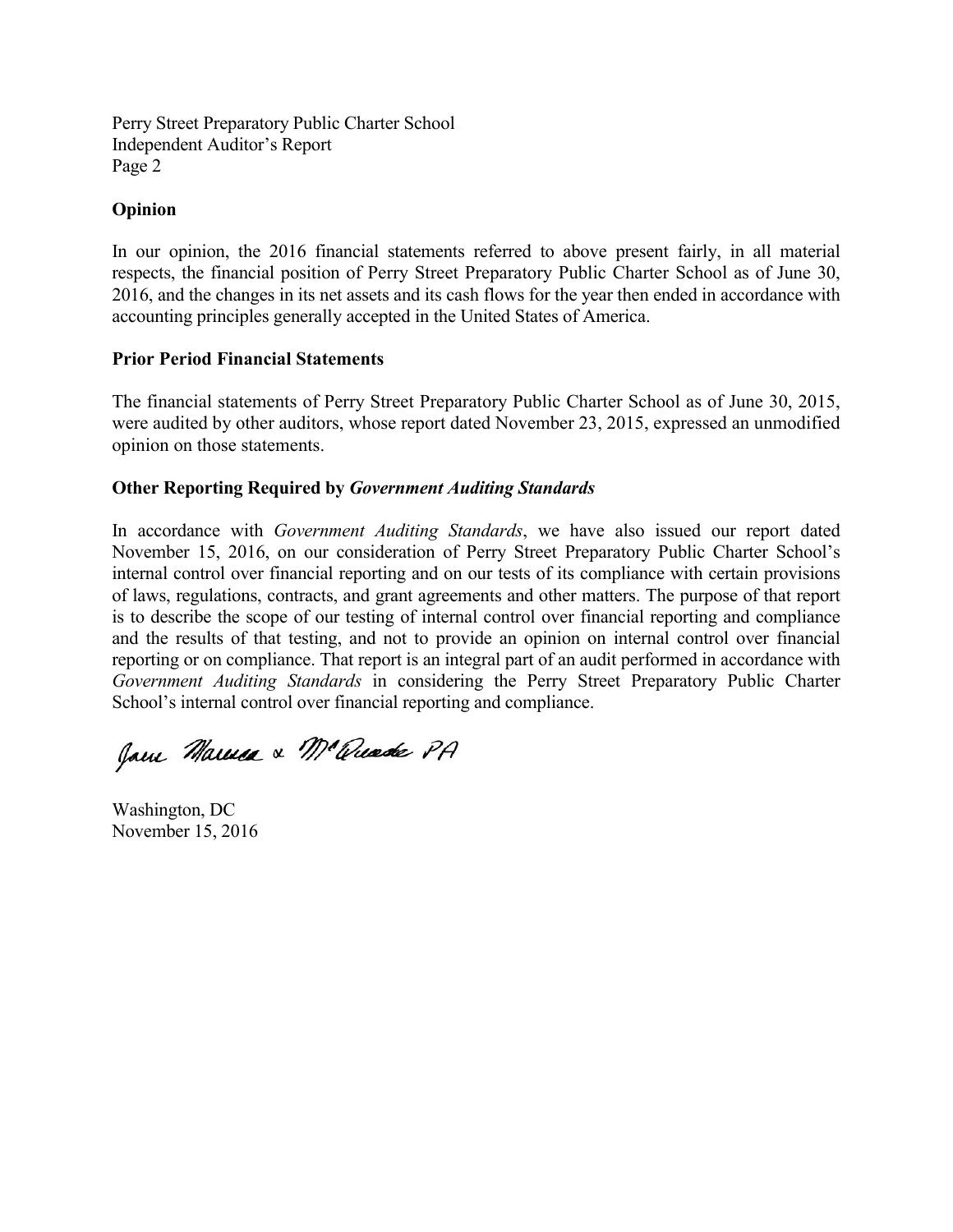# **PERRY STREET PREPARATORY PUBLIC CHARTER SCHOOL STATEMENTS OF FINANCIAL POSITION JUNE 30, 2016 AND 2015**

|                                               | 2016                      | 2015               |
|-----------------------------------------------|---------------------------|--------------------|
| <b>ASSETS</b>                                 |                           |                    |
| <b>CURRENT ASSETS</b>                         |                           |                    |
| Cash and cash equivalents                     | $\mathbb{S}$<br>1,532,647 | \$<br>2,670,006    |
| Investments                                   | 371,282                   | 357,774            |
| Accounts receivable                           | 381,010                   | 545,650            |
| Prepaid expenses                              | 152,767                   | 133,587            |
| <b>Total Current Assets</b>                   | 2,437,706                 | 3,707,017          |
| PROPERTY AND EQUIPMENT, NET                   | 13,689,276                | 14,782,721         |
| <b>NON CURRENT ASSETS</b>                     |                           |                    |
| Investments, restricted                       | 5,907,307                 | 5,081,924          |
| Bond issuance costs, net                      | 600,115                   | 668,287            |
| Security deposit                              | 5,275                     | 5,475              |
| <b>Total Non Current Assets</b>               | 6,512,697                 | 5,755,686          |
| <b>TOTAL ASSETS</b>                           | \$22,639,679              | \$24,245,424       |
| <b>LIABILITIES AND NET ASSETS</b>             |                           |                    |
| <b>CURRENT LIABILITIES</b>                    |                           |                    |
| Accounts payable                              | \$<br>187,077             | \$<br>424,803      |
| Accrued expenses                              | 139,162                   | 323,490            |
| Deferred revenue                              | 44,383                    | 513,213            |
| Capital lease payable, current portion        | 54,193                    | 53,487             |
| Deferred rent, current portion                | 291,593                   | 292,989            |
| <b>Total Current Liabilities</b>              | 716,408                   | 1,607,982          |
| <b>LONG TERM LIABILITIES</b>                  |                           |                    |
| Bonds payable                                 | 12,114,656                | 12,114,656         |
| Deferred rent, net of current portion         | 2,034,619                 | 1,741,630          |
| Capital lease payable, net of current portion | 59,188                    | 113,381            |
| <b>Total Long Term Liabilities</b>            | 14,208,463                | 13,969,667         |
| <b>Total Liabilities</b>                      | 14,924,871                | 15,577,649         |
| <b>NET ASSETS</b>                             |                           |                    |
| Unrestricted                                  |                           |                    |
| Operating                                     | 1,131,818                 | 2,873,505          |
| Board designated - facilities fund            | 6,278,589                 | 5,462,019          |
|                                               | 7,410,407                 | 8,335,524          |
| Temporarily restricted                        | 304,401                   | 332,251            |
| <b>Total Net Assets</b>                       | 7,714,808                 | 8,667,775          |
| <b>TOTAL LIABILITIES AND NET ASSETS</b>       | 22,639,679<br>\$          | 24, 245, 424<br>\$ |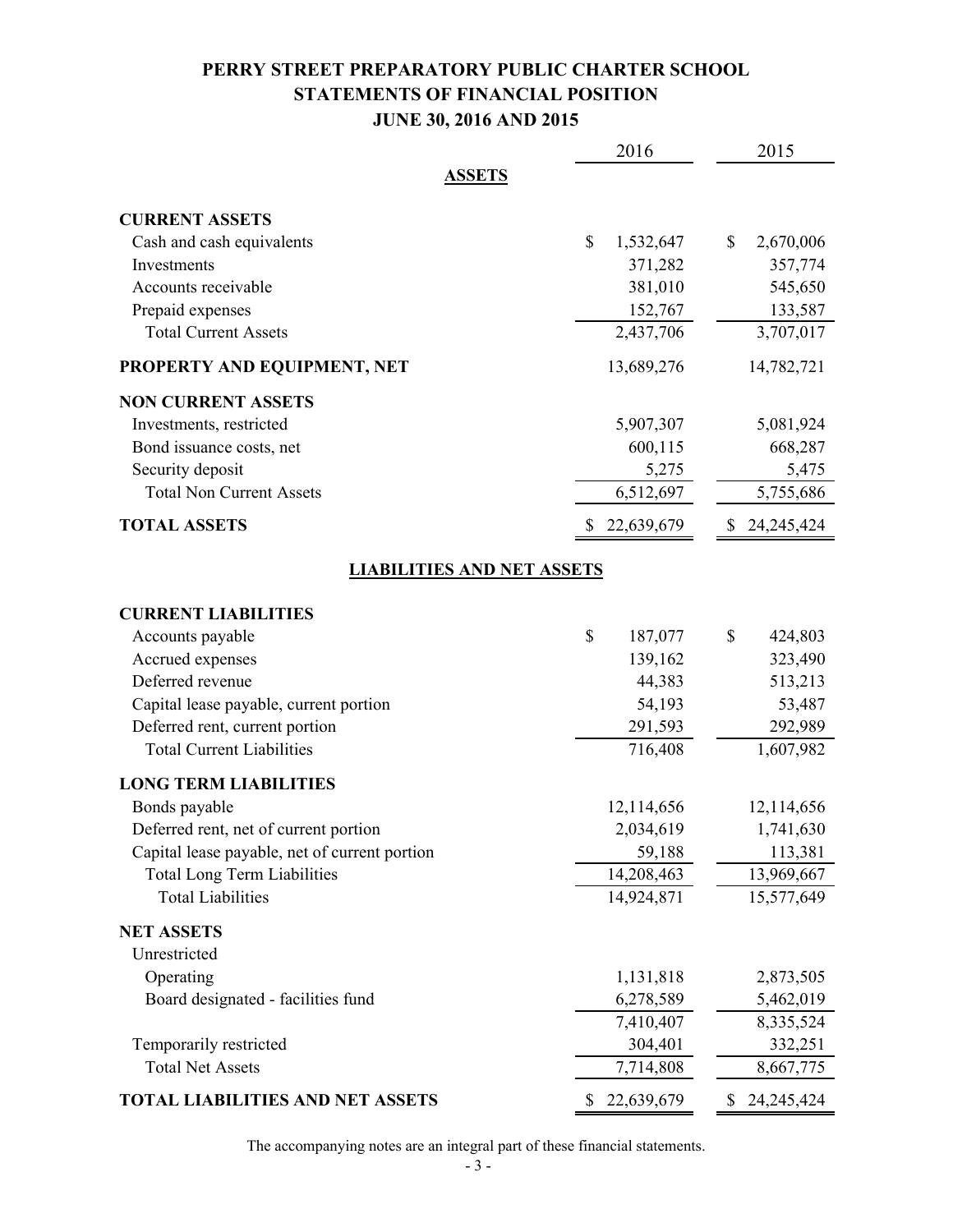# **PERRY STREET PREPARATORY PUBLIC CHARTER SCHOOL STATEMENT OF ACTIVITIES YEAR ENDED JUNE 30, 2016**

|                                      |              |              | Temporarily   |                           |            |
|--------------------------------------|--------------|--------------|---------------|---------------------------|------------|
|                                      |              | Unrestricted | Restricted    |                           | Total      |
| <b>REVENUE AND SUPPORT</b>           |              |              |               |                           |            |
| Per pupil appropriations             | $\mathbb{S}$ | 3,550,993    | \$            | $\boldsymbol{\mathsf{S}}$ | 3,550,993  |
| Per pupil facility allowance         |              | 1,063,691    |               |                           | 1,063,691  |
| Per pupil special education funds    |              | 1,108,559    |               |                           | 1,108,559  |
| Federal entitlements and grants      |              | 652,755      |               |                           | 652,755    |
| Contibutions and other grants        |              | 16,229       |               |                           | 16,229     |
| In-kind contributions                |              | 38,748       |               |                           | 38,748     |
| Activity fees                        |              | 21,709       |               |                           | 21,709     |
| Fundraising                          |              | 3,250        |               |                           | 3,250      |
| Investment income, net               |              | 25,987       |               |                           | 25,987     |
| Loss on disposal of asset            |              | (12, 566)    |               |                           | (12, 566)  |
| Other income                         |              | 574,445      |               |                           | 574,445    |
| Net assets released from restriction |              | 27,850       | (27, 850)     |                           |            |
| <b>Total Revenue and Support</b>     |              | 7,071,650    | (27, 850)     |                           | 7,043,800  |
| <b>EXPENSES</b>                      |              |              |               |                           |            |
| <b>Educational programs</b>          |              | 6,445,607    |               |                           | 6,445,607  |
| Management and general               |              | 1,546,517    |               |                           | 1,546,517  |
| Fundraising                          |              | 4,643        |               |                           | 4,643      |
| <b>Total Expenses</b>                |              | 7,996,767    |               |                           | 7,996,767  |
| <b>CHANGE IN NET ASSETS</b>          |              | (925, 117)   | (27, 850)     |                           | (952, 967) |
| NET ASSETS, beginning of year        |              | 8,335,524    | 332,251       |                           | 8,667,775  |
| NET ASSETS, end of year              | \$           | 7,410,407    | \$<br>304,401 | \$                        | 7,714,808  |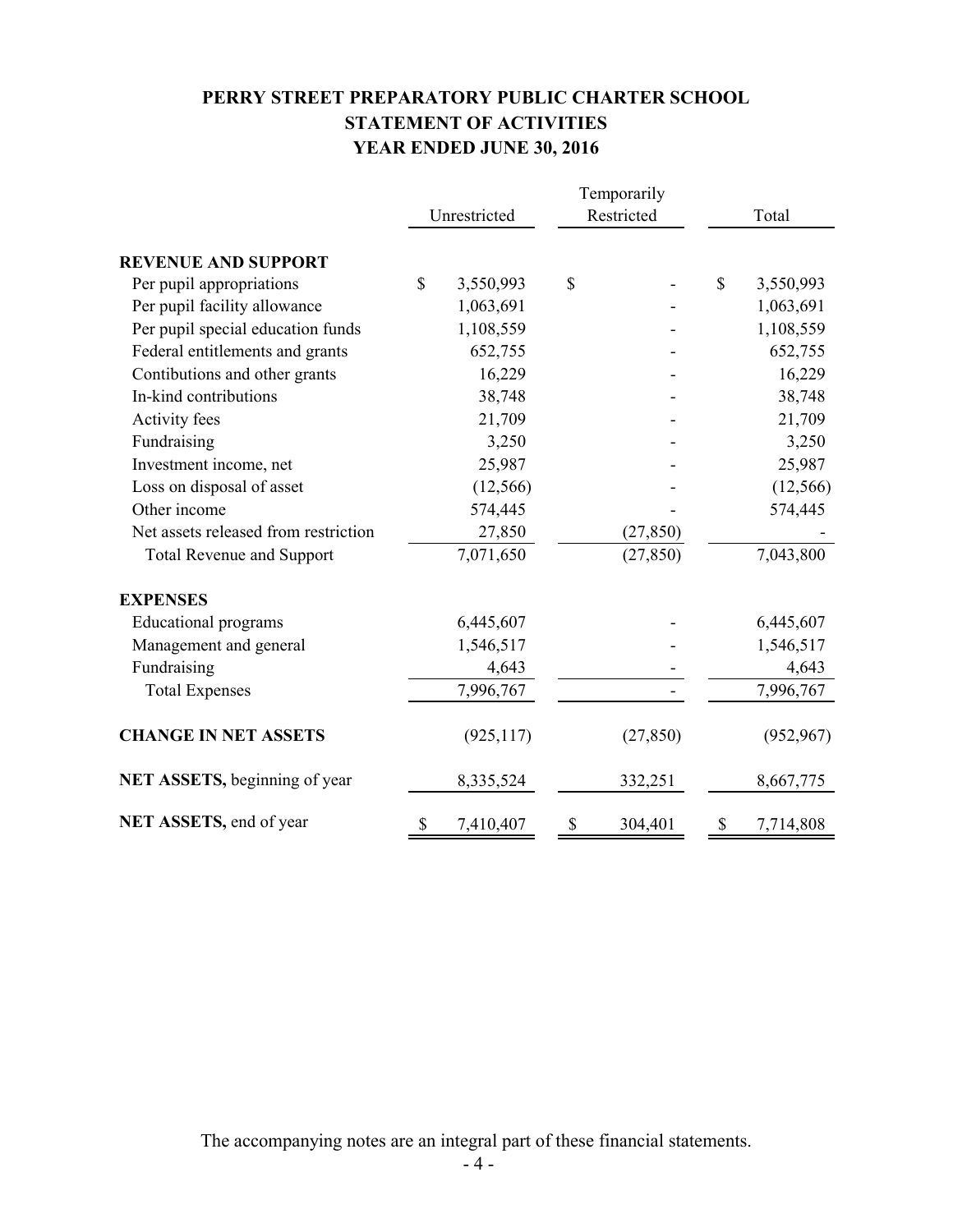# **PERRY STREET PREPARATORY PUBLIC CHARTER SCHOOL STATEMENT OF ACTIVITIES YEAR ENDED JUNE 30, 2015**

|                                      |                 | Temporarily   |                 |
|--------------------------------------|-----------------|---------------|-----------------|
|                                      | Unrestricted    | Restricted    | Total           |
| <b>REVENUE AND SUPPORT</b>           |                 |               |                 |
| Per pupil appropriations             | \$<br>8,122,416 | \$            | \$<br>8,122,416 |
| Per pupil facility allowance         | 1,901,568       |               | 1,901,568       |
| Per pupil special education funds    | 1,511,374       |               | 1,511,374       |
| Federal entitlements and grants      | 1,217,991       |               | 1,217,991       |
| Contributions and other grants       | 63,082          | 7             | 63,089          |
| In-kind contributions                | 88,765          |               | 88,765          |
| Activity fees                        | 121,543         |               | 121,543         |
| Fundraising                          | 11,732          |               | 11,732          |
| Investment income, net               | 81,904          |               | 81,904          |
| Other income                         | 20,863          |               | 20,863          |
| Net assets released from restriction | 31,637          | (31, 637)     |                 |
| <b>Total Revenue and Support</b>     | 13, 172, 875    | (31, 630)     | 13, 141, 245    |
| <b>EXPENSES</b>                      |                 |               |                 |
| <b>Educational</b> programs          | 9,908,895       |               | 9,908,895       |
| Management and general               | 3,052,652       |               | 3,052,652       |
| Fundraising                          | 6,708           |               | 6,708           |
| <b>Total Expenses</b>                | 12,968,255      |               | 12,968,255      |
| <b>CHANGE IN NET ASSETS</b>          | 204,620         | (31,630)      | 172,990         |
| <b>NET ASSETS, beginning of year</b> | 8,130,904       | 363,881       | 8,494,785       |
| NET ASSETS, end of year              | \$<br>8,335,524 | \$<br>332,251 | \$<br>8,667,775 |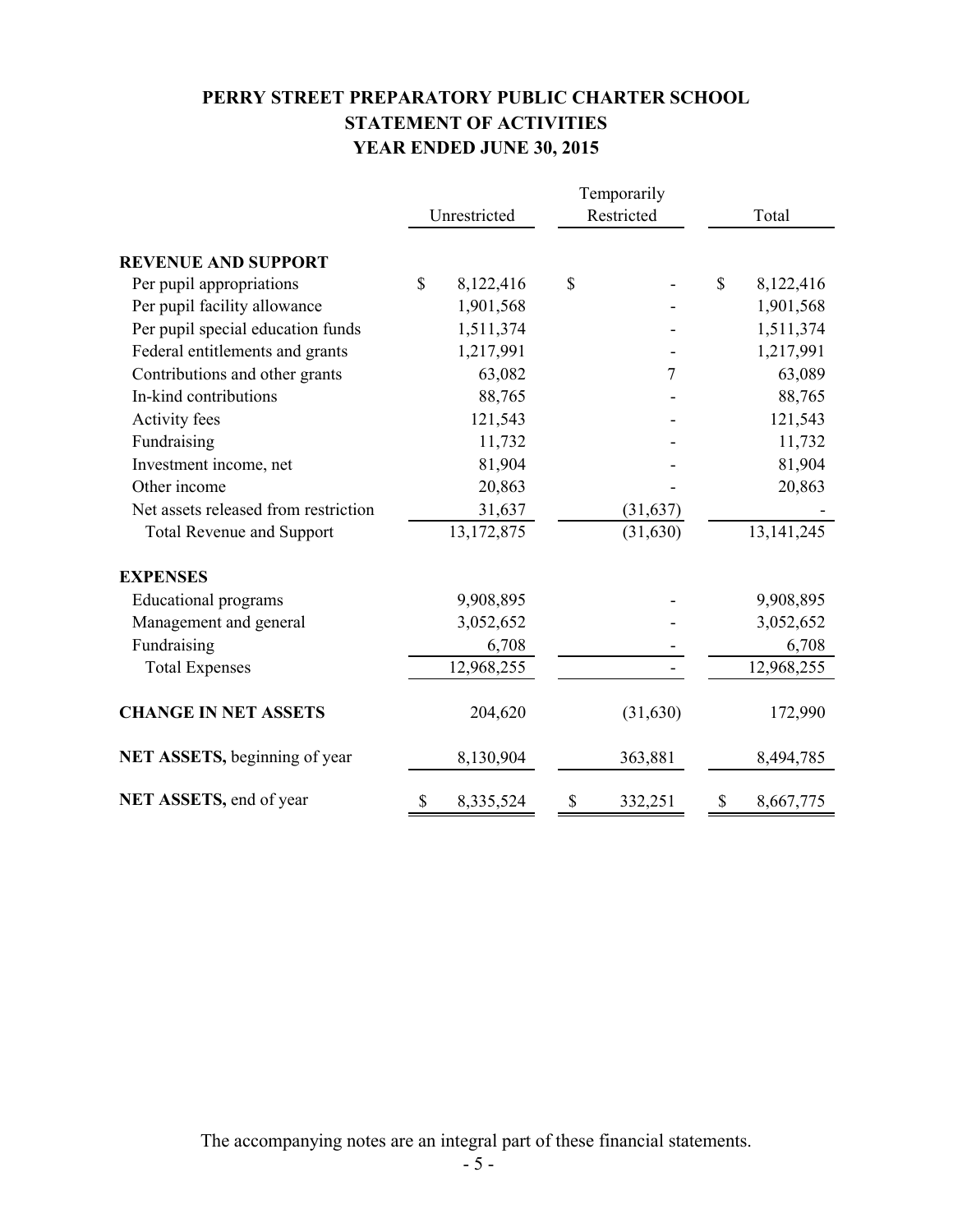#### **PERRY STREET PREPARATORY PUBLIC CHARTER SCHOOL STATEMENT OF FUNCTIONAL EXPENSES YEAR ENDED JUNE 30, 2016**

|                                          |             | <b>Supporting Services</b> |                  |                 |
|------------------------------------------|-------------|----------------------------|------------------|-----------------|
|                                          | Educational | Management                 |                  |                 |
|                                          | Programs    | and General                | Fundraising      | Total           |
| PERSONNEL COSTS                          |             |                            |                  |                 |
| <b>Salaries</b>                          | \$1,931,317 | \$<br>618,234              | \$<br>2,691      | \$<br>2,552,242 |
| Employee benefits                        | 264,434     | 67,128                     | 142              | 331,704         |
| Payroll taxes                            | 184,738     | 46,897                     | 99               | 231,734         |
| Staff development                        | 37,966      | 9,626                      | 20               | 47,612          |
| <b>Total Personnel Costs</b>             | 2,418,455   | 741,885                    | 2,952            | 3,163,292       |
| <b>DIRECT STUDENT COSTS</b>              |             |                            |                  |                 |
| Supplies and materials                   | 19,906      |                            |                  | 19,906          |
| Contracted student services              | 590,680     |                            |                  | 590,680         |
| Transportation and field trips           | 14,548      |                            |                  | 14,548          |
| Food service                             | 168,680     |                            |                  | 168,680         |
| Student assessments                      | 46,001      |                            |                  | 46,001          |
| Other                                    | 30,027      |                            |                  | 30,027          |
| <b>Total Direct Student Costs</b>        | 869,842     |                            |                  | 869,842         |
| <b>OCCUPANCY EXPENSES</b>                |             |                            |                  |                 |
| Rent                                     | 232,458     | 59,010                     | 125              | 291,593         |
| Repairs and maintenance                  | 84,329      | 21,408                     | 45               | 105,782         |
| Utilities                                | 293,635     | 74,541                     | 158              | 368,334         |
| Depreciation and amortization - facility | 541,770     | 135,443                    |                  | 677,213         |
| Janitorial supplies                      | 13,927      | 3,536                      | 7                | 17,470          |
| Contracted building services             | 41,763      | 10,602                     | 22               | 52,387          |
| <b>Total Occupancy Expenses</b>          | 1,207,882   | 304,540                    | $\overline{357}$ | 1,512,779       |
| <b>OFFICE EXPENSES</b>                   |             |                            |                  |                 |
| Office supplies and materials            | 12,667      | 3,216                      | 7                | 15,890          |
| Office equipment lease                   | 20,796      | 5,279                      | 11               | 26,086          |
| Postage and shipping                     | 3,013       | 764                        | 2                | 3,779           |
| Professional fees                        | 237,205     | 60,216                     | 127              | 297,548         |
| Telephone                                | 76,505      | 19,421                     | 41               | 95,967          |
| Other office expense                     | 2,527       | 642                        | 1                | 3,170           |
| <b>Total Office Expenses</b>             | 352,713     | 89,538                     | 189              | 442,440         |
| <b>GENERAL EXPENSES</b>                  |             |                            |                  |                 |
| Insurance                                | 80,553      | 20,449                     | 43               | 101,045         |
| Interest                                 | 15,338      | 3,834                      |                  | 19,172          |
| In-kind legal                            | 30,998      | 7,750                      |                  | 38,748          |
| Administration fee                       | 51,214      | 13,002                     | 27               | 64,243          |
| Management fee                           | 916,277     | 232,601                    | 492              | 1,149,370       |
| Depreciation and amortization            | 431,469     | 111,618                    | 522              | 543,609         |
| Technology                               | 67,418      | 17,115                     | 36               | 84,569          |
| Other                                    | 3,448       | 4,185                      | 25               | 7,658           |
| <b>Total General Expenses</b>            | 1,596,714   | 410,555                    | 1,145            | 2,008,414       |
| <b>Total Expenses</b>                    | \$6,445,607 | \$1,546,517                | \$<br>4,643      | \$<br>7,996,767 |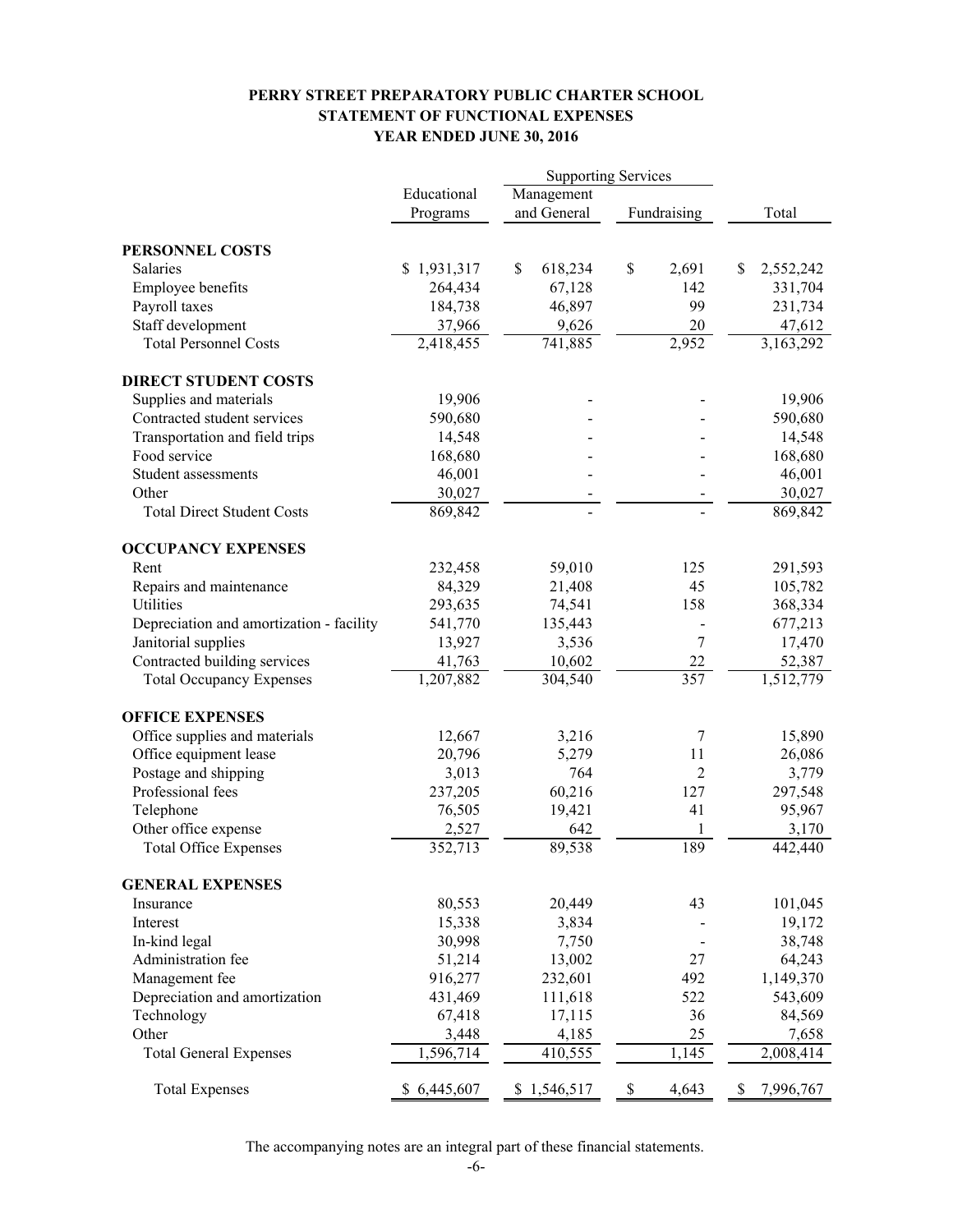#### **PERRY STREET PREPARATORY PUBLIC CHARTER SCHOOL STATEMENT OF FUNCTIONAL EXPENSES YEAR ENDED JUNE 30, 2015**

|                                          |             | <b>Supporting Services</b> |             |             |                 |
|------------------------------------------|-------------|----------------------------|-------------|-------------|-----------------|
|                                          | Educational | Management                 |             |             |                 |
|                                          | Programs    | and General                |             | Fundraising | Total           |
| PERSONNEL COSTS                          |             |                            |             |             |                 |
| Salaries                                 | \$5,307,713 | \$1,096,763                | \$          | 6,500       | \$<br>6,410,976 |
| Employee benefits                        | 506,307     | 105,212                    |             | 108         | 611,627         |
| Payroll taxes                            | 500,305     | 103,972                    |             | 100         | 604,377         |
| Staff development                        |             |                            |             |             |                 |
| <b>Total Personnel Costs</b>             | 360,002     | 1,305,947                  |             |             | 360,002         |
|                                          | 6,674,327   |                            |             | 6,708       | 7,986,982       |
| <b>DIRECT STUDENT COSTS</b>              |             |                            |             |             |                 |
| Supplies and materials                   | 80,587      |                            |             |             | 80,587          |
| Contracted student services              | 179,354     |                            |             |             | 179,354         |
| Transportation and field trips           | 42,787      |                            |             |             | 42,787          |
| Food service                             | 233,033     |                            |             |             | 233,033         |
| Student assessments                      | 8,043       |                            |             |             | 8,043           |
| Other                                    | 81,356      |                            |             |             | 81,356          |
| <b>Total Direct Student Costs</b>        | 625,160     |                            |             |             | 625,160         |
| <b>OCCUPANCY EXPENSES</b>                |             |                            |             |             |                 |
| Rent                                     | 221,929     | 71,060                     |             |             | 292,989         |
| Repairs and maintenance                  | 48,332      | 15,475                     |             |             | 63,807          |
| Interest on facilities debt              | 201,820     | 64,621                     |             |             | 266,441         |
| Utilities                                | 297,314     | 95,197                     |             |             | 392,511         |
| Depreciation and amortization - facility | 583,124     | 186,711                    |             |             | 769,835         |
| Janitorial supplies                      | 27,176      | 8,701                      |             |             | 35,877          |
| Contracted building services             | 147,123     | 47,107                     |             |             | 194,230         |
| <b>Total Occupancy Expenses</b>          | 1,526,818   | 488,872                    |             |             | 2,015,690       |
|                                          |             |                            |             |             |                 |
| <b>OFFICE EXPENSES</b>                   |             |                            |             |             |                 |
| Office supplies and materials            |             | 78,656                     |             |             | 78,656          |
| Office equipment lease                   |             | 27,063                     |             |             | 27,063          |
| Postage and shipping                     |             | 12,350                     |             |             | 12,350          |
| Professional fees                        |             | 154,750                    |             |             | 154,750         |
| Telephone                                |             | 14,995                     |             |             | 14,995          |
| Other office expenses                    |             | 404,443                    |             |             | 404,443         |
| <b>Total Office Expenses</b>             |             | 692,257                    |             |             | 692,257         |
| <b>GENERAL EXPENSES</b>                  |             |                            |             |             |                 |
| Insurance                                | 118,084     | 37,809                     |             |             | 155,893         |
| <b>Bank</b> fees                         |             | 15,537                     |             |             | 15,537          |
| Administration fee                       |             | 124,492                    |             |             | 124,492         |
| Depreciation and amortization            | 334,650     | 107,152                    |             |             | 441,802         |
| Management fee                           | 521,776     | 164,772                    |             |             | 686,548         |
| Technology                               | 107,701     | 36,780                     |             |             | 144,481         |
| In-kind legal                            |             | 73,137                     |             |             | 73,137          |
| Other                                    | 379         | 5,897                      |             |             | 6,276           |
| <b>Total General Expenses</b>            | 1,082,590   | 565,576                    |             |             | 1,648,166       |
| <b>Total Expenses</b>                    | \$9,908,895 | \$3,052,652                | $\mathbb S$ | 6,708       | \$12,968,255    |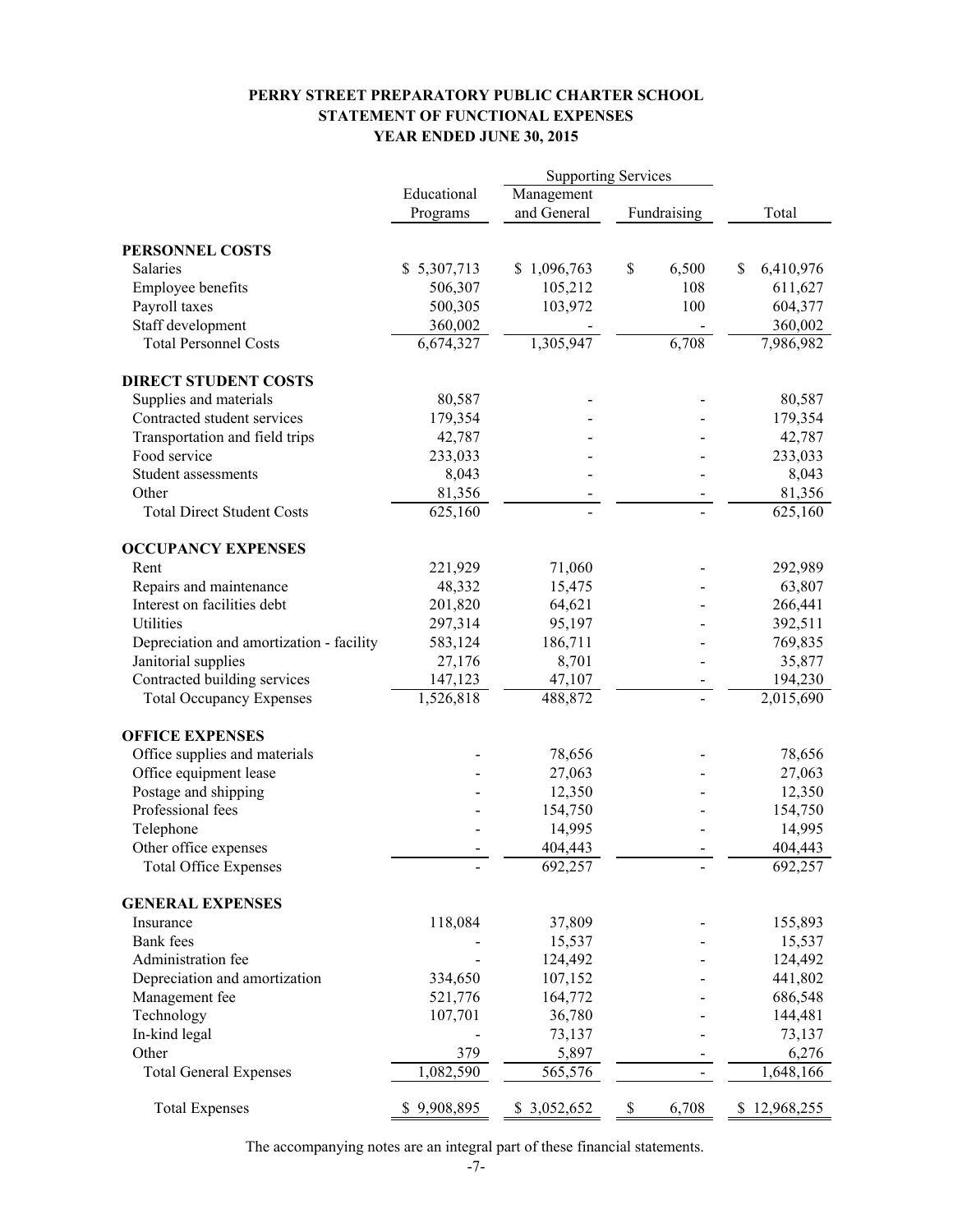### **PERRY STREET PREPARATORY PUBLIC CHARTER SCHOOL STATEMENTS OF CASH FLOWS YEARS ENDED JUNE 30, 2016 AND 2015**

|                                                       | 2016 |               | 2015 |             |
|-------------------------------------------------------|------|---------------|------|-------------|
| <b>CASH FLOWS FROM OPERATING ACTIVITIES</b>           |      |               |      |             |
| Change in net assets                                  | \$   | (952, 967)    | \$   | 172,990     |
| Adjustments to reconcile change in net assets to cash |      |               |      |             |
| provided by operating activities:                     |      |               |      |             |
| Depreciation and amortization                         |      | 1,220,822     |      | 1,351,380   |
| Deferred rent                                         |      | 291,593       |      | 291,593     |
| Net appreciation in fair value of investments         |      | (12, 225)     |      | (6, 810)    |
| Bad debt expense                                      |      |               |      | 85,394      |
| Loss on disposal of property and equipment            |      | (12, 566)     |      |             |
| (Increase) decrease in assets:                        |      |               |      |             |
| Accounts receivable                                   |      | 164,640       |      | (19, 411)   |
| Prepaid expenses                                      |      | (19, 180)     |      | 38,684      |
| Security deposit                                      |      | 200           |      |             |
| Increase (decrease) in liabilities:                   |      |               |      |             |
| Accounts payable                                      |      | (237, 726)    |      | 113,921     |
| Accrued expenses                                      |      | (184, 328)    |      |             |
| Deferred revenue                                      |      | (468, 830)    |      | (240, 772)  |
| Net Cash (Used for) Provided by Operating Activities  |      | (210, 567)    |      | 1,786,969   |
| <b>CASH FLOWS FROM INVESTING ACTIVITIES</b>           |      |               |      |             |
| Purchase of property and equipment                    |      | (43, 033)     |      | (253, 400)  |
| Purchase of investments                               |      | (829, 566)    |      | (2,204,268) |
| Proceeds from sale of investments                     |      |               |      | 4,940,387   |
| Net Cash (Used for) Provided by Investing Activities  |      | (872, 599)    |      | 2,482,719   |
| <b>CASH FLOWS FROM FINANCING ACTIVITIES</b>           |      |               |      |             |
| Principal payments on notes payable                   |      |               |      | (3,716,694) |
| Principal payments on capital lease payable           |      | (54, 193)     |      | (52, 889)   |
| Debt financing costs                                  |      |               |      | (58, 361)   |
| Net Cash Used for Financing Activities                |      | (54, 193)     |      | (3,827,944) |
| NET CHANGE IN CASH AND CASH EQUIVALENTS               |      | (1, 137, 359) |      | 441,744     |
| CASH AND CASH EQUIVALENTS, beginning of year          |      | 2,670,006     |      | 2,228,262   |
| CASH AND CASH EQUIVALENTS, end of year                | \$   | 1,532,647     | \$   | 2,670,006   |
| <b>SUPPLEMENTAL DISCLOSURE</b>                        |      |               |      |             |
| Cash paid for interest                                | \$   | 19,172        | \$   | 266,441     |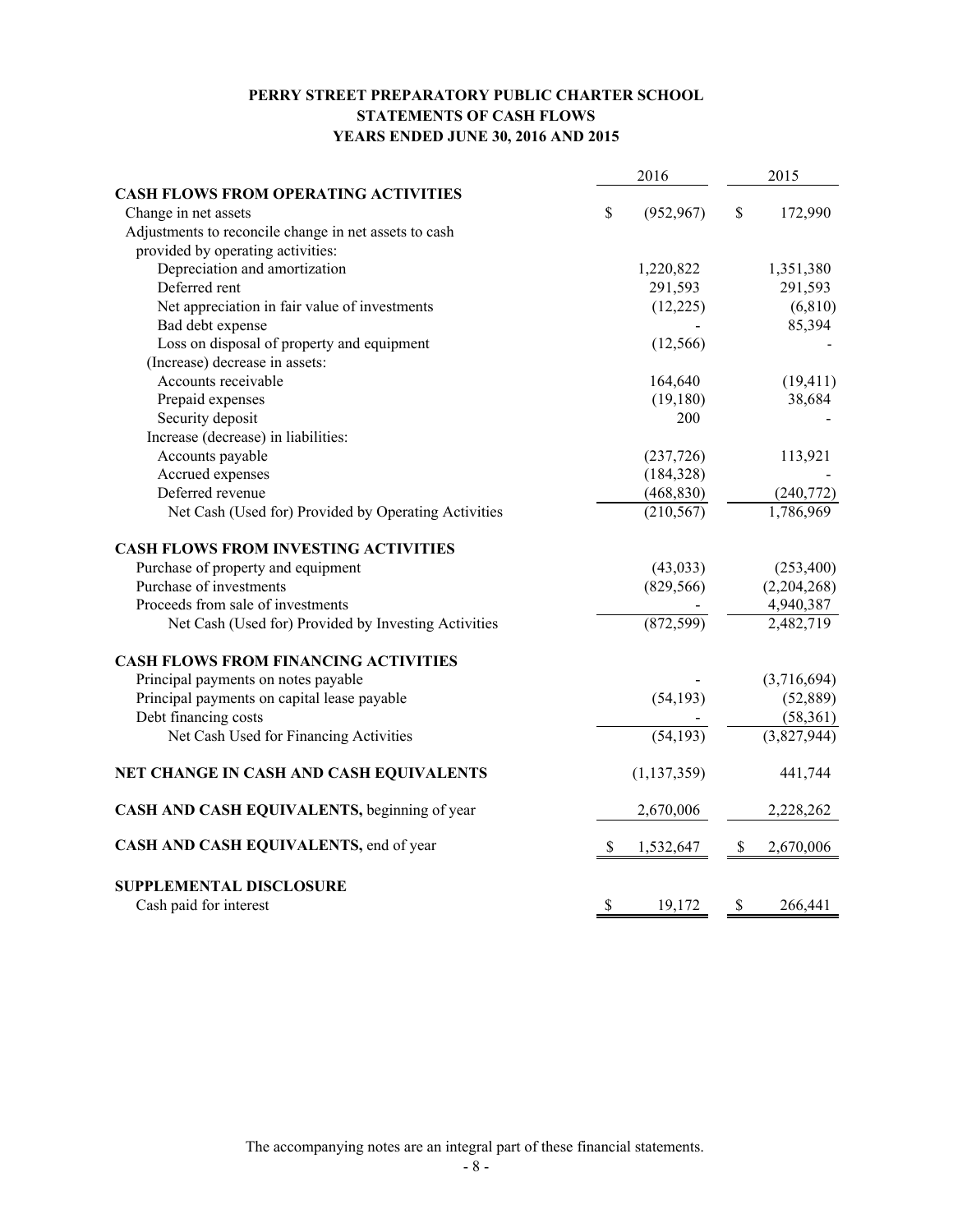### **NOTE A – ORGANIZATION AND PURPOSE**

Perry Street Preparatory Public Charter School (the "School") was incorporated as a college preparatory public charter school in 1999 in an effort to develop socially responsible leaders while transforming public education. The School operated under a license agreement with Hyde Leadership Schools ("HLS") in Maine. As a part of the agreement, HLS made available its trademark, educational model, curricula, written materials and certain other services. In July 2011, the School terminated its license with HLS and changed its name to Perry Street Preparatory Public Charter School.

On July 1, 1999, the School entered into a contract with the District of Columbia Public Charter School Board ("DCPCSB"), which granted the School a charter for the establishment of a public charter school in Washington, DC.

On February 19, 2014, the School's charter was renewed by the DCPCSB effective July 1, 2014, for another 15 years. The DCPCSB has the authority to revoke the School's charter for violations of applicable laws, conditions, terms and procedures set forth in the charter. The School's charter provides for enrollment of up to 850 students in pre-kindergarten (3 years old) through 8th grade. Under the provisions of the contract, the DCPCSB is to make annual payments to the School for services provided to the students based on the number of students attending the School each year. The School's revenue and other support consist primarily of contributions, as well as grants and contracts from the District of Columbia, the federal government and private sources.

# **NOTE B – SUMMARY OF SIGNIFICANT ACCOUNTING POLICIES**

### Basis of Accounting

The School's financial statements are prepared on the accrual basis of accounting. Therefore, revenue and related assets are recognized when earned and expenses and related liabilities are recognized as the obligations are incurred.

#### Basis of Presentation

Financial statement presentation follows Financial Standards Accounting Board ("FASB") Accounting Standards Codification ("ASC") Topic *Not-for-Profit-Entities*. In accordance with the topic, the School is required to report information regarding its financial position and activities according to three classes of net assets. Accordingly, the net assets of the School and changes therein are classified and reported as follows: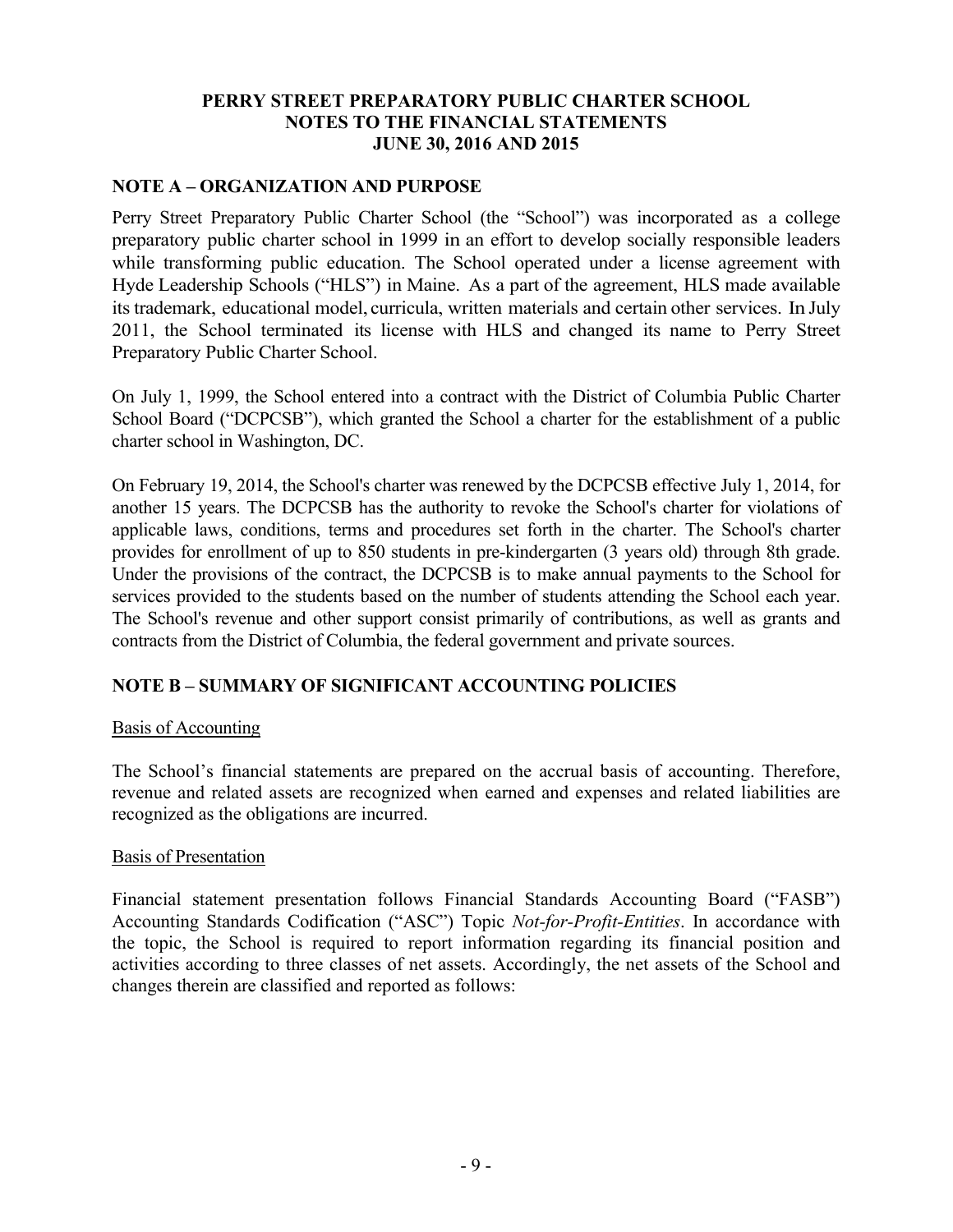(continued)

#### **NOTE B – SUMMARY OF SIGNIFICANT ACCOUNT POLICIES** - continued

#### Basis of Presentation (continued)

*Unrestricted net assets* – Net assets that are not subject to donor-imposed stipulations. The Board of Trustees has designated a portion of the funds and established a Facilities Fund, which will be utilized toward the acquisition of a School facility and approved leasehold improvements of the facilities currently under lease. It is the Board's goal to use the Facilities Fund for capital improvements and to liquidate debt incurred in capital improvements.

*Temporarily restricted net assets* – Net assets subject to donor-imposed stipulations that may or will be met by either actions of the School and/or the passage of time.

*Permanently restricted net assets* – Net assets subject to donor-imposed stipulations that may be maintained permanently by the School. There were no permanently restricted net assets as of June 30, 2016 and 2015.

#### Use of Estimates

The preparation of financial statements in conformity with U.S. generally accepted accounting principles requires management to make estimates and assumptions that affect certain reported amounts of assets and liabilities and disclosure of contingent assets and liabilities at the date of the financial statements and reported amounts of revenues and expenses during the reporting period. Actual results could differ from those estimates that were assumed in preparing the financial statements.

#### Cash and Cash Equivalents

For purposes of the statement of cash flows, cash and cash equivalents include highly liquid investments with an original maturity of three months or less and money market account. The School maintains its cash in bank deposit accounts which may, at times, exceed federally insured limits. The School believes it is not exposed to any significant credit risk on cash or cash equivalents

#### Restricted Investments

Restricted investments are comprised of investments required to be maintained in separate accounts in accordance with debt agreements.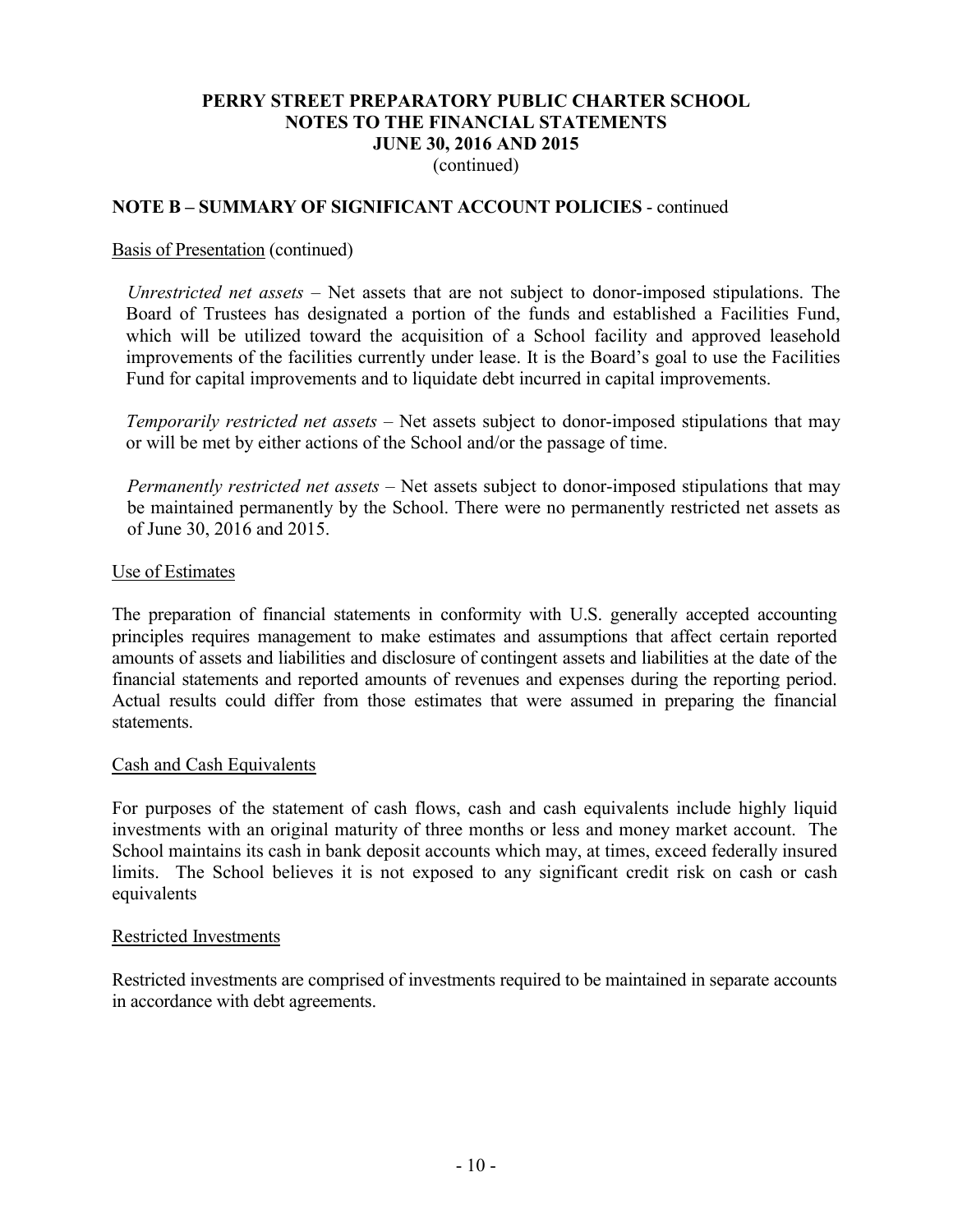(continued)

#### **NOTE B – SUMMARY OF SIGNIFICANT ACCOUNTING POLICIES** - continued

#### Property and Equipment

All acquisitions of property and equipment in excess of \$1,000 and all expenditures for repairs, maintenance, and betterments that materially prolong the useful lives of assets are capitalized. Property and equipment acquired are recorded at cost or, if donated, at the approximate fair value at the time of donation. Depreciation is computed using the straight-line method over the estimated useful lives of the assets, which range from 3 to 10 years.

Leasehold improvements are amortized over the term of the lease or useful life of the asset, whichever is shorter. Maintenance and repairs which do not improve or extend the life of the respective asset are charged to expense when incurred.

#### Investments

The School reports its investments at fair value, and any net appreciation and depreciation in fair value and investment income are recorded in the statement of activities as a change in unrestricted net assets, unless their use is restricted by explicit donor-imposed stipulations or by law.

#### Bond Issuance Costs

Bond issuance costs are incurred in securing debt have been capitalized. These costs are amortized over the remaining period of the debt, which approximates the effective interest method.

#### Accounts Receivable

Accounts receivable consist of unsecured amounts from public funding sources whose ability to pay are subject to appropriations. Accounts receivable are reported net of the allowance for doubtful accounts, if any. The allowance for doubtful accounts, if any, is estimated based on historical collection trends, the age of outstanding receivable and existing economic conditions. If actual experience changes, revisions to the allowance may be necessary. As of June 30, 2016 and 2015, the majority of the receivables are due from governmental agencies. Due to the nature of funding from the federal government and the District of Columbia, management believes that all receivables will be collected within one year or less. Therefore, no allowance for doubtful accounts has been recorded.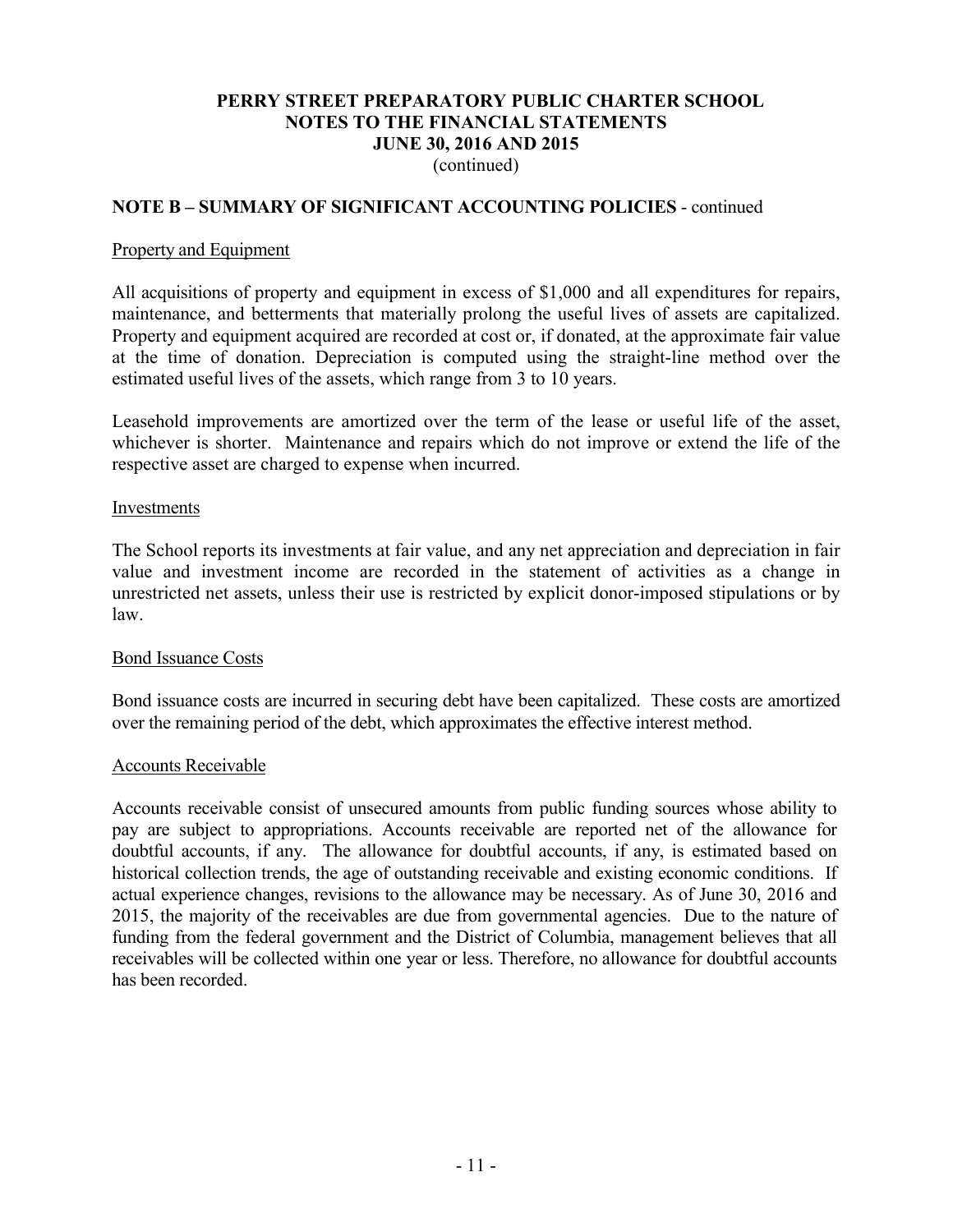(continued)

#### **NOTE B – SUMMARY OF SIGNIFICANT ACCOUNTING POLICIES** - continued

#### Per Pupil Appropriations

Deferred revenue result from per pupil appropriated revenue and other income received in the current fiscal year and deferred until the next fiscal year in which the service is provided. Per pupil appropriated revenue is recognized during the period for which the associated educational services are provided.

#### Activity Fees

Activity fees are recognized at the time of the activity. This revenue is amounts collected from students from, but not restricted to, field trips, camps and other school related activities.

#### Federal Entitlements and Grants

Federal entitlements and grants revenues are received primarily from the District of Columbia Government. The grants are subject to audit by the grantor agencies. Such audits could result in a request for reimbursement by the agency for expenditures disallowed under the terms and conditions of the appropriate grantor. No provision for possible adjustment has been made in the accompanying financial statements because, in the opinion of management, such adjustment, if any, would not have a material effect on the financial statements.

#### Functional Expenses

The costs of providing the School's various programs and supporting services have been summarized on a functional basis in the accompanying statements of activities. Accordingly, certain costs have been allocated among the programs, fundraising and supporting services benefited.

#### Donated Services and Materials

Donated materials are recorded at fair market value at the date of donation. The School received donated materials in the amount of \$0 and \$1,152 for the years ended June 30, 2016 and 2015, respectively. Donated services are recognized at their fair value if the service requires specialized skills and the services would typically need to be purchased, if not donated. Contributed services and promises to give services that do not meet the above criteria are not recognized. The School received donated legal services in the amount of \$38,748 and \$87,613 for the years ended June 30, 2016 and 2015, respectively.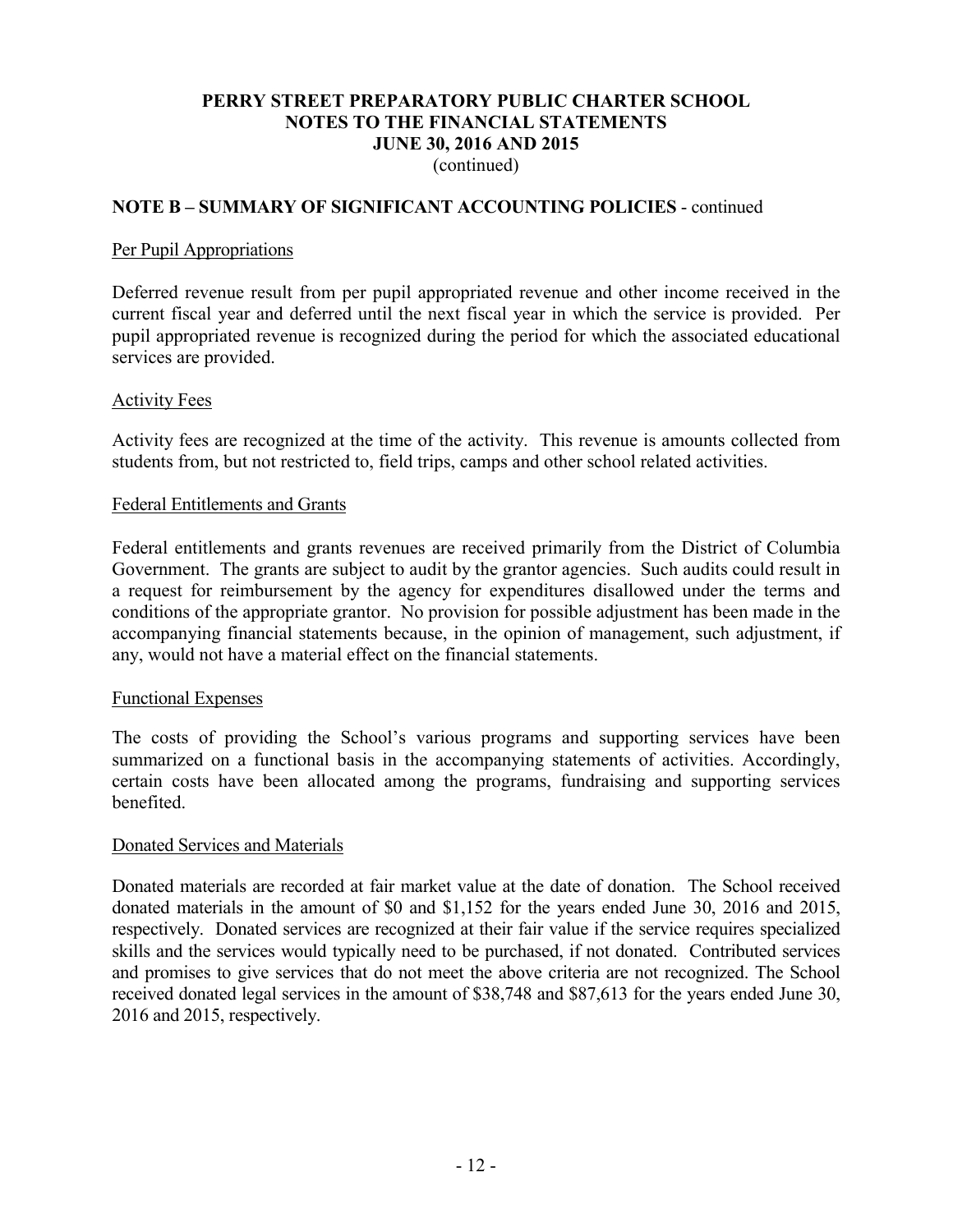(continued)

#### **NOTE B – SUMMARY OF SIGNIFICANT ACCOUNTING POLICIES** - continued

#### Deferred Rent

Under generally accepted accounting principles, all fixed rent increases are recognized on a straight-line basis over the term of the lease. The difference between this expense and the required lease payments is reflected as deferred rent in the accompanying statement of financial position.

#### Reclassifications

Certain amounts for the year ended June 30, 2015 have been reclassified to conform to the current year presentation. The reclassification had no effect on the previously reported net assets or change in net assets.

#### Upcoming accounting pronouncements

In April 2015, the FASB issued Accounting Standards Update ("ASU") No. 2015-03. *Interest - Imputation of Interest (Subtopic 835-30); Simplifying the Presentation of Debt Issuance Costs.* This ASU simplifies the presentation of debt issuance costs. The amendments in this update require that debt issuance costs related to a recognized debt liability be presented in the balance sheet as a direct deduction from the carrying amount of that debt liability, consistent with debt discounts. The recognition and measurement guidance for debt issuance costs are not affected by the amendments in this update. This ASU is effective for the School for the fiscal year beginning July 1, 2016. Early adoption is permitted. The School should apply the new guidance on a retrospective basis, wherein the balance sheet of each individual period presented should be adjusted to reflect the period specific effects of applying the new guidance.

In August 2014, the FASB issued ASU No. 2014-15, *Presentation of Financial Statements - Going Concern (Subtopic 205-40): Disclosure of Uncertainties about an Entity's Ability to Continue as* a *Going Concern.* This ASU provides guidance about management's responsibility to evaluate whether there is substantial doubt about an entity's ability to continue as a going concern and to provide related footnote disclosures. Management should evaluate whether there are conditions or events, considered in the aggregate, that raise substantial doubt about the entity's ability to continue as a going concern within one year after the date that the financial statements are available to be issued. The amendments in this ASU are effective for the School for the year beginning July 1, 2017. Early application is permitted.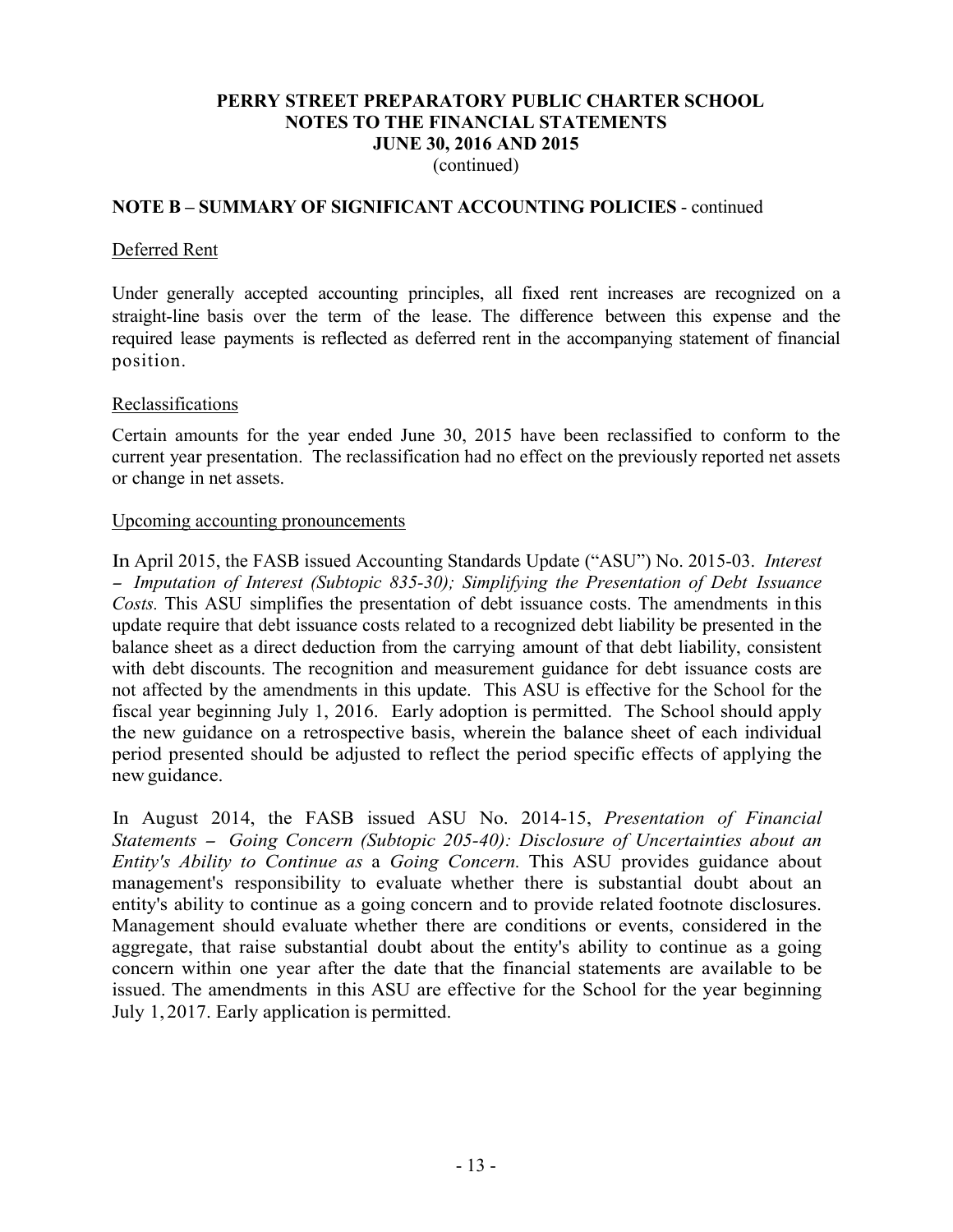(continued)

### **NOTE C – INCOME TAXES**

The School is a 501(c)(3) tax exempt organization under Section 501(a) of the Internal Revenue Code. The School is, however, subject to tax on business income unrelated to its exempt purpose. The School is also exempt from the District of Columbia sales and property taxes. The School files information returns as required.

The School believes that it has appropriate support for any tax positions taken, and as such, does not have any uncertain tax positions that are material to the financial statements or that would have an effect on its tax-exempt status. There are no unrecognized tax benefits or liabilities that need to be recorded.

The School's information tax returns are subject to examination by the Internal Revenue Service ("IRS") for a period of three years from the date they were filed, except under certain circumstances. The Form 990 information returns for the year 2012 through 2014 are open for a tax examination by the IRS, although no request has been made as of the date of these financial statements.

### **NOTE D – PROPERTY AND EQUIPMENT**

|                                | 2016          | 2015             |
|--------------------------------|---------------|------------------|
| Leasehold improvements         | 17,004,679    | 17,009,377<br>S. |
| Computers and office equipment | 107,897       | 105,517          |
| Office equipment               | 2,719,178     | 2,716,054        |
| Resource materials             | 1,468,418     | 1,413,625        |
| Office furnishings             | 835,268       | 835,268          |
|                                | 22,135,440    | 22,079,841       |
| Less accumulated depreciation  | (8, 446, 164) | (7, 297, 120)    |
| Property and Equipment, Net    | 13,689,276    | 14,782,721       |

The following is a summary of property and equipment as of June 30:

Depreciation expense totaled \$1,152,650 and \$1,258,758, for the years ended June 30, 2016 and 2015, respectively.

#### **NOTE E – INVESTMENTS AND FAIR MARKET VALUE MEASUREMENTS**

Current accounting standards establish a fair value hierarchy for valuation inputs. The hierarchy prioritizes the inputs into three levels based on the extent to which inputs used in measuring fair value are observable in the market. Each fair value measurement is reported in one of three levels, which is determined by the lowest level input that is significant to the fair value measurement in its entirety. The three levels of the fair value hierarchy are described as follows: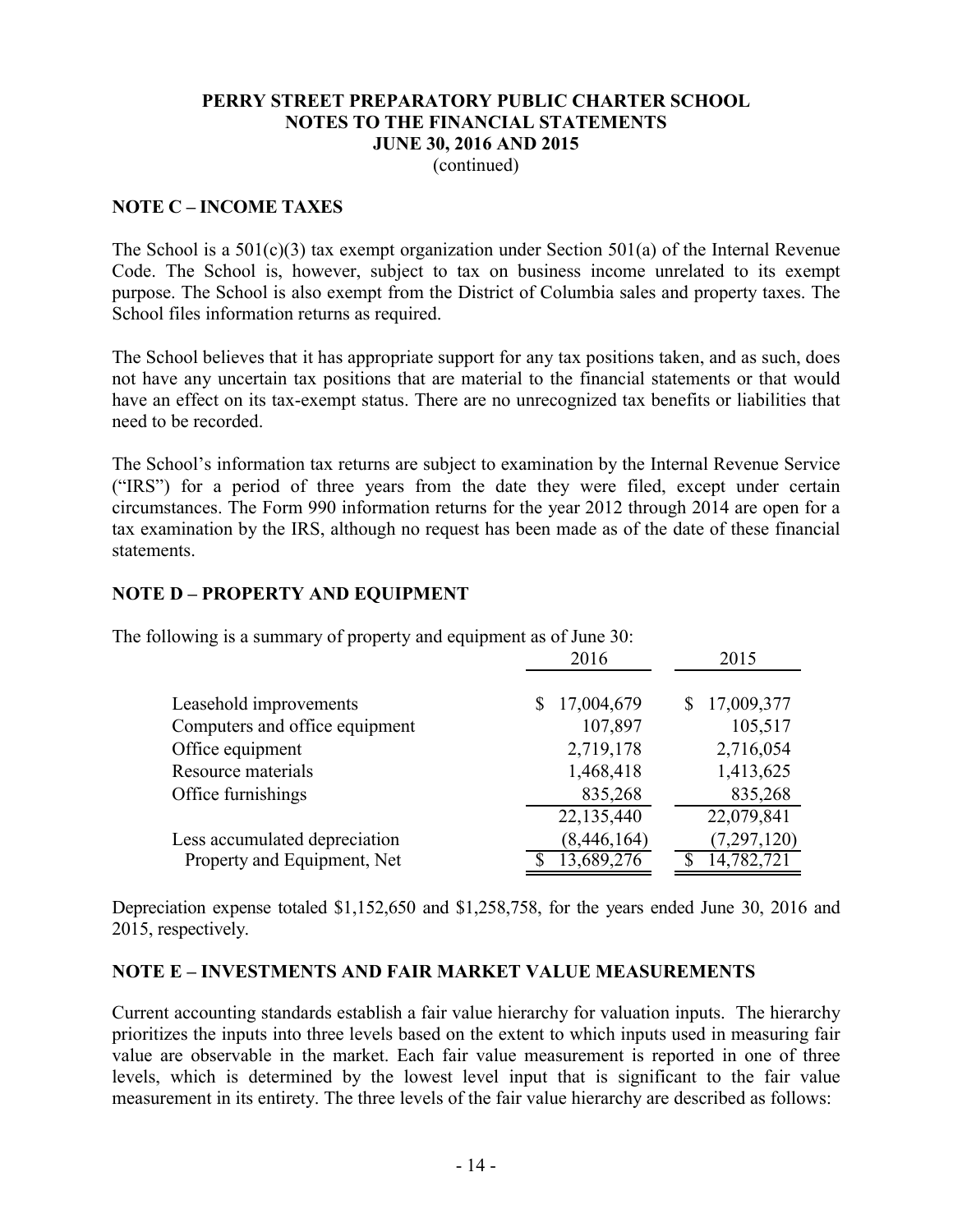(continued)

#### **NOTE E – INVESTMENTS AND FAIR MARKET VALUE MEASUREMENTS –** continued

- *Level 1* Inputs are based on unadjusted quoted prices for identical assets traded in active markets that the School has the ability to access.
- *Level 2* Inputs are based upon quoted prices for similar assets in active markets, quoted prices for identical or similar assets in inactive markets, or model based valuation techniques for which all significant assumptions are observable in the market or can be corroborated by observable market data.
- *Level 3* Inputs are unobservable and significant to the fair value measurement. There were no Level 3 inputs for any assets held by the School at June 30, 2016 and 2015.

The School's money market funds are publicly traded on the New York Stock Exchange and are considered Level 1 items. The U.S. treasury obligations, reported at cost, are restricted and held by the Trustee for the bonds. These securities are State and Local Government Series Securities, issued specifically to beheld privately and therefore not traded in the public market. These are issued as time deposits and are reported at cost. U.S. Treasury obligations, reported at fair value, and federal mortgage-backed securities are priced based on based on their stated interest rates and quality ratings. The interest and quality ratings are observable at commonly quoted intervals for the full term of the instruments and are, therefore, considered Level 2 items.

The following table presents the School's fair value hierarchy for investments measured at fair value as on a recurring basis of June 30, 2016:

|                                        | Level 1       | Level 2 | Level 3       | Total         |
|----------------------------------------|---------------|---------|---------------|---------------|
| Investments at fair value:             |               |         |               |               |
| Cash                                   | 319,258<br>\$ | \$<br>- | \$<br>۰       | 319,258<br>\$ |
| Money market funds                     | 4,646,006     |         |               | 4,646,006     |
| Federal mortgage-backed                |               |         |               |               |
| securities                             |               | 52,025  |               | 52,025        |
| <b>Total Investments at Fair Value</b> | \$4,965,264   | 52,025  | <sup>\$</sup> | \$5,017,289   |
| Investments at cost:                   |               |         |               |               |
| U.S. treasury obligations              |               |         |               | 841,667       |
| Cash                                   |               |         |               | 419,633       |
| <b>Total Investments</b>               |               |         |               | \$6,278,589   |
|                                        |               |         |               |               |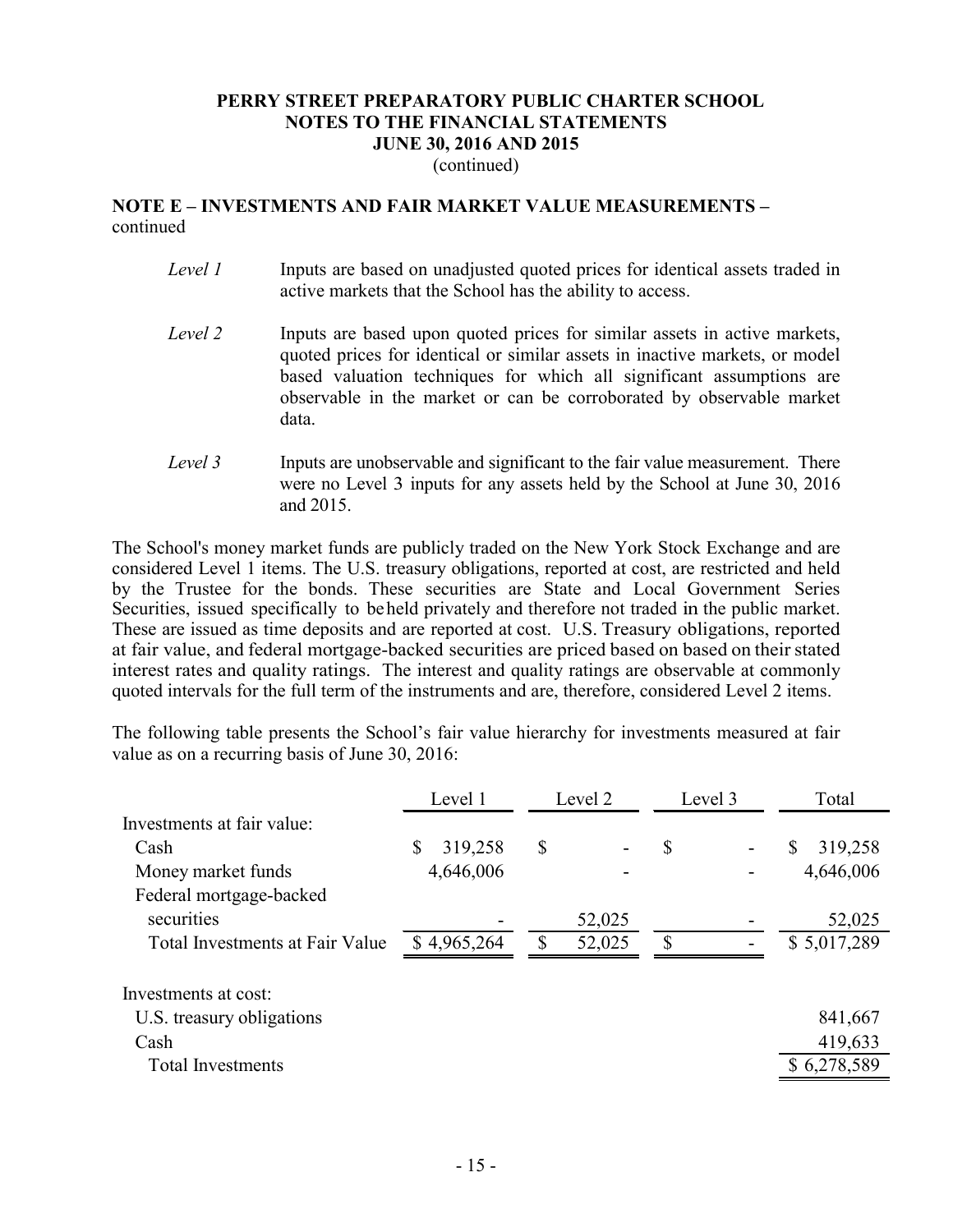(continued)

#### **NOTE E – INVESTMENTS AND FAIR MARKET VALUE MEASUREMENTS –** continued

The following table presents the School's fair value hierarchy for investments measured at fair value as on a recurring basis of June 30, 2015:

|                                             | Level 1     | Level 2      |               | Level 3 | Total       |
|---------------------------------------------|-------------|--------------|---------------|---------|-------------|
| Investments at fair value:                  |             |              |               |         |             |
| Money market funds                          | \$3,890,257 | \$           | <sup>\$</sup> |         | \$3,890,257 |
| Federal mortgage-backed                     |             |              |               |         |             |
| securities                                  |             | 64,266       |               |         | 64,266      |
| Total Investments at Fair Value \$3,890,257 |             | \$<br>64,266 | S             |         | \$3,954,523 |
|                                             |             |              |               |         |             |
| Investments at cost:                        |             |              |               |         |             |
| U.S. treasury obligations                   |             |              |               |         | 1,191,667   |
| Cash                                        |             |              |               |         | 293,508     |
| <b>Total Investments</b>                    |             |              |               |         | \$5,439,698 |

The preceding valuation methods may produce a fair value calculation that may not be indicative of net realizable value or reflective of future fair values. Furthermore, although the School's management believes its valuation methods are appropriate and consistent with other market participants, the use of different methodologies or assumptions to determine the fair value of certain financial instruments could result in a different fair value measurement at the reporting date.

Investment securities are exposed to various risks, such as interest rate, market and credit risks. Due to the level of risk associated with certain investment securities, it is at least reasonably possible that changes in the values of investment securities will occur in the near term and that such change could materially affect the amounts reported in the statement of financial position.

#### **NOTE F – BOND ISSUANCE COSTS**

The following is a summary of unamortized bond issuance costs as of June 30:

|                                                      | 2016                    | 2015                     |
|------------------------------------------------------|-------------------------|--------------------------|
| Bond issuance costs<br>Less accumulated amortization | 1,142,978<br>(542, 863) | \$1,142,978<br>(474,691) |
| <b>Bond Issance Costs, Net</b>                       | 600,115                 | 668,287                  |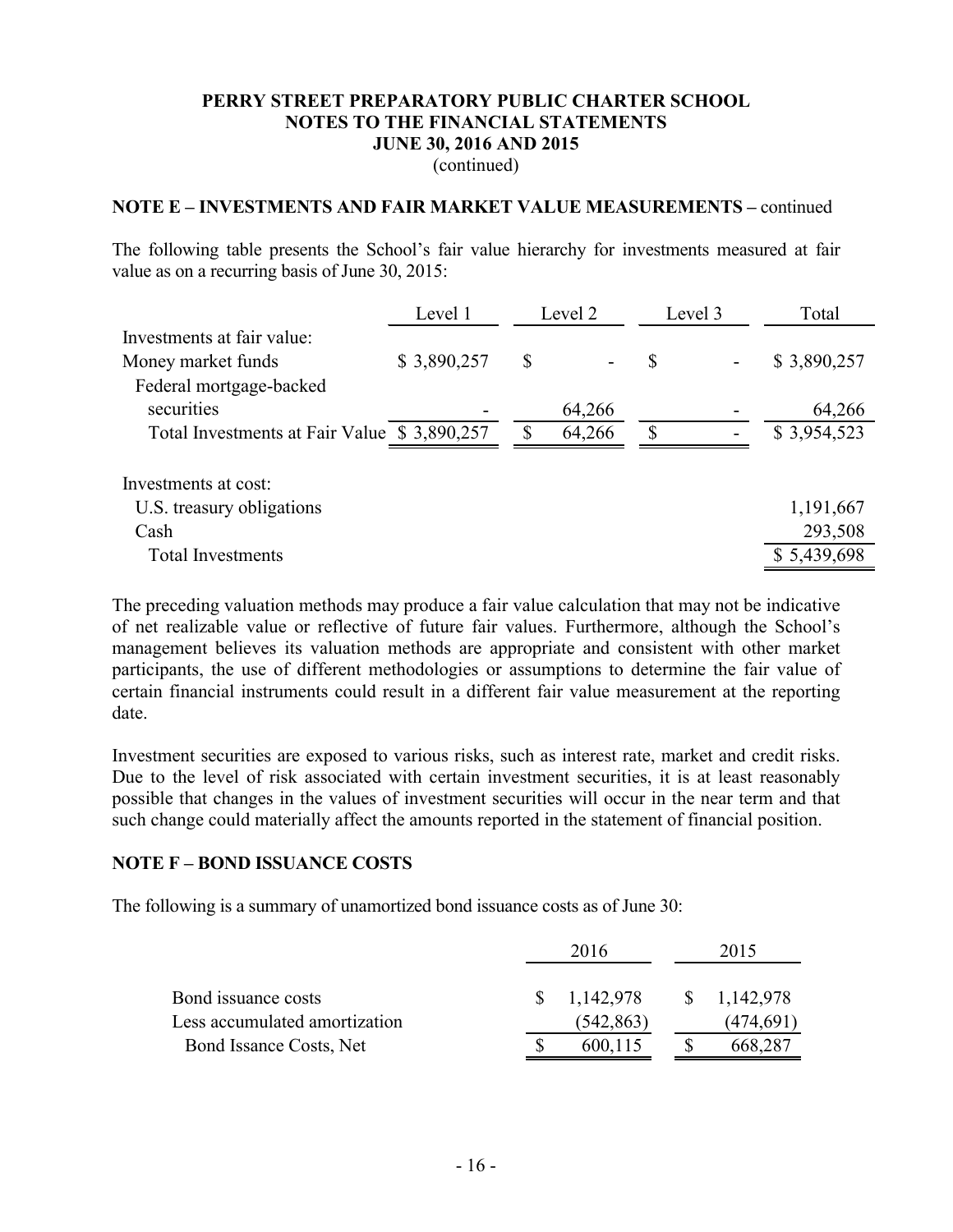(continued)

#### **NOTE F – BOND ISSUANCE COSTS -** continued

Amortization expense for the years ended June 30, 2016 and 2015 was \$68,172 and \$92,622, respectively.

#### **NOTE G – BONDS PAYABLE**

In May 2010, the District of Columbia issued and sold qualified school construction revenue bonds (Hyde Leadership Public Charter School of Washington, D.C., Inc. Issue, Series 2010) ("the Bonds"), totaling \$12,625,000 for a period of 16 years and maturing in May 2026, to Eagle Bank, the proceeds of which were loaned to the School by the District of Columbia government and were used to finance the building improvements and related capital expenditures at 1800 Perry Street, NE, Washington, D.C. During the construction period, draw requests were reviewed by a third-party project engineer contracted by the financial institution at the School's expense and advanced to the School's operating bank account as approved. Beginning on November 1, 2010, the School is required to make deposits into a sinking fund, which are to be used for redemption of the principal by the maturity date. The sinking fund will be invested in a money market or business savings account with a fixed rate of 2% for five years. Thereafter, the interest rate will adjust to the then prevailing five-year certificate of deposit interest rate of the financial institution at the call date of the Bonds. The financial institution has the ability to call the Bonds as a wholefor prepayment after 60 months and 120 months, following the initial Bond closing date, upon six continued months' notice. The first call date was November 1, 2014. The Bonds were not called by Eagle Bank.

The Bonds are secured by (1) a first leasehold deed of trust on the property at 1800 Perry Street, NE; (2) the School's \$350,000 deposit account with a financial institution; (3) a \$600,000 guaranty provided by America's Charter School Corporation, a subsidiary of Building Hope; (4) a \$1,000,000 guaranty provided by the Office of the State Superintendent of Education (OSSE) for four years from the date of closing; (5) a first priority Uniform Commercial Code (UCC) lien on all of the School's tangible assets, including all equipment and fixtures located on the real estate collateral; (6) a pledge of all net revenue, including, but not limited to, the School's facilities allowance, the District of Columbia Public Charter School Board's per-pupil-quarterly funding and all future non-designated philanthropic pledges; (7) construction documents and materials; (8) an assignment of the lease between the School and the District of Columbia Office of Property Management for the property; (9) a pledge of a debt service reserve fund held by Eagle Bank equal to no less than 12 months of senior debt service in the amount of \$841,667, funded by a source acceptable to the bank; and (10) the full balance of the sinking fund. The interest rate is calculated at each put date at the prevailing Five-Year Treasury Constant Maturity Rate plus 4.25% less the tax creditrate.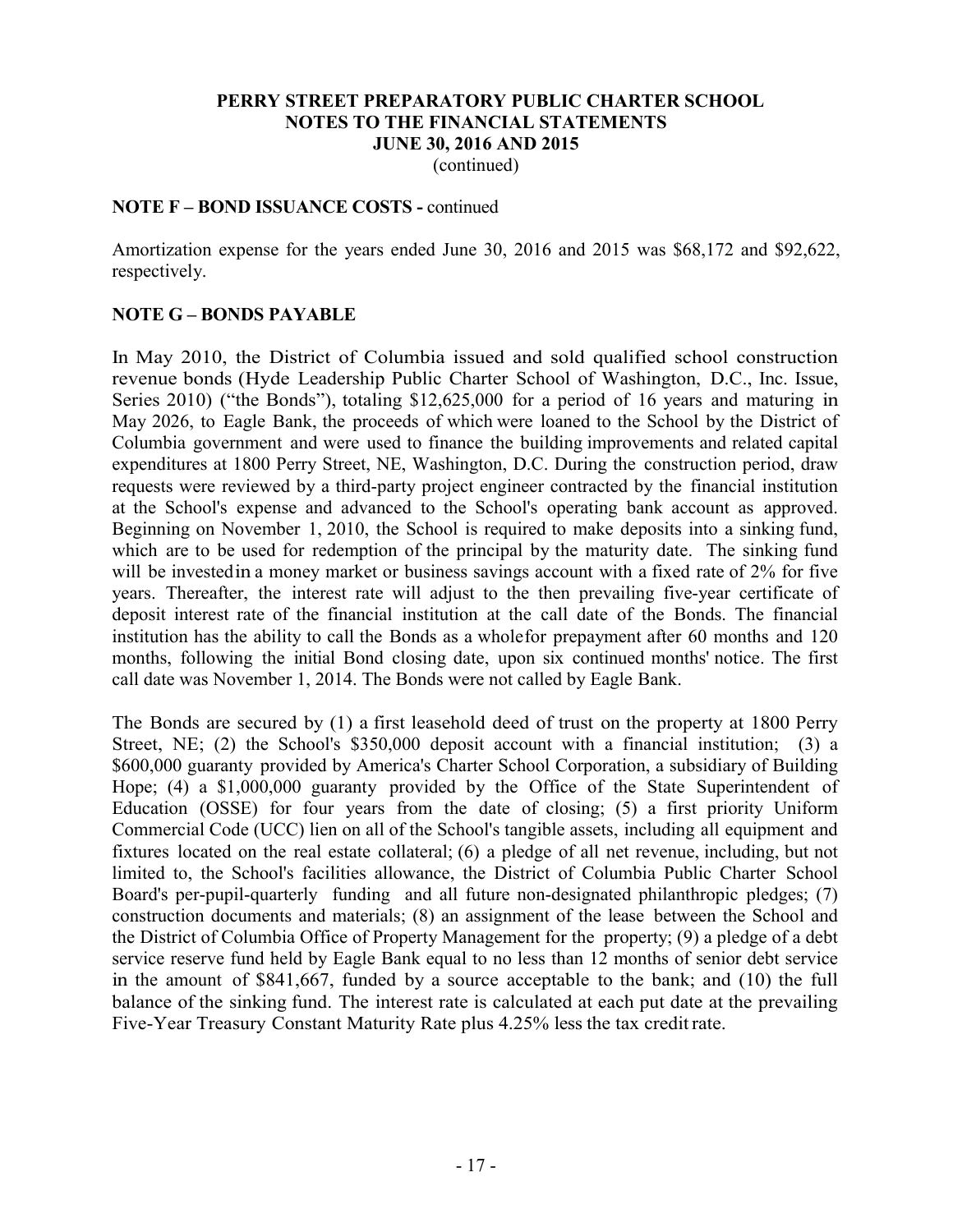(continued)

#### **NOTE G – BONDS PAYABLE** – continued

On June 30, 2015, the Bond agreement was modified and extended and the interest rate reset as of the put date on May 1, 2015 to 0.21% per annum until the next put date. In addition, the debt payable to Building Hope and OSSE by the School were paid in full on June 30, 2015 and related guarantees released. As of June 30, 2016 and 2015, the rate was 0 .21% and 0.21%, respectively. The subsequent date is May 1, 2020. The outstanding balance on the Bonds as of June 30, 2016 and 2015, is \$12,114,656. The maturity date of the Bonds is May 1, 2026.

The bonds have various covenants. The School must maintain a minimum debt-service coverage ratio, be in good standing at all times with the jurisdiction in which it is domiciled, and deliver audited financial statements within 120 days of the School's fiscal year end. The School obtained a written waiver of compliance from Eagle Bank regarding the debt service coverage ratio.

The sinking fund payments on the revenue Bonds over the next five years and thereafter are as follows:

| 2017       | \$<br>810,160 |
|------------|---------------|
| 2018       | 810,160       |
| 2019       | 810,160       |
| 2020       | 810,160       |
| 2021       | 810,160       |
| Thereafter | 4,050,800     |
|            | 8,101,600     |

#### **NOTE H – LEASE COMMITMENTS**

On May 13, 2010, the School entered into a non-cancelable operating lease agreement for its new schoolspace with the District of Columbia. The lease term is 25 years, subject to one extension of another 25 years, and has a monthly rental obligation of \$95,833, subject to adjustment and credit thereafter, as provided by the lease. The School is entitled to rent abatements equivalent to tenant improvements to the Taft Facility on a dollar-for-dollar basis against the full amount of the base rent through the 15th year of the lease The balance of the improvements abatement is amortized over the remaining life of the lease agreement. As of June 30, 2016, the School incurred \$16,925,637 in improvements to the facility.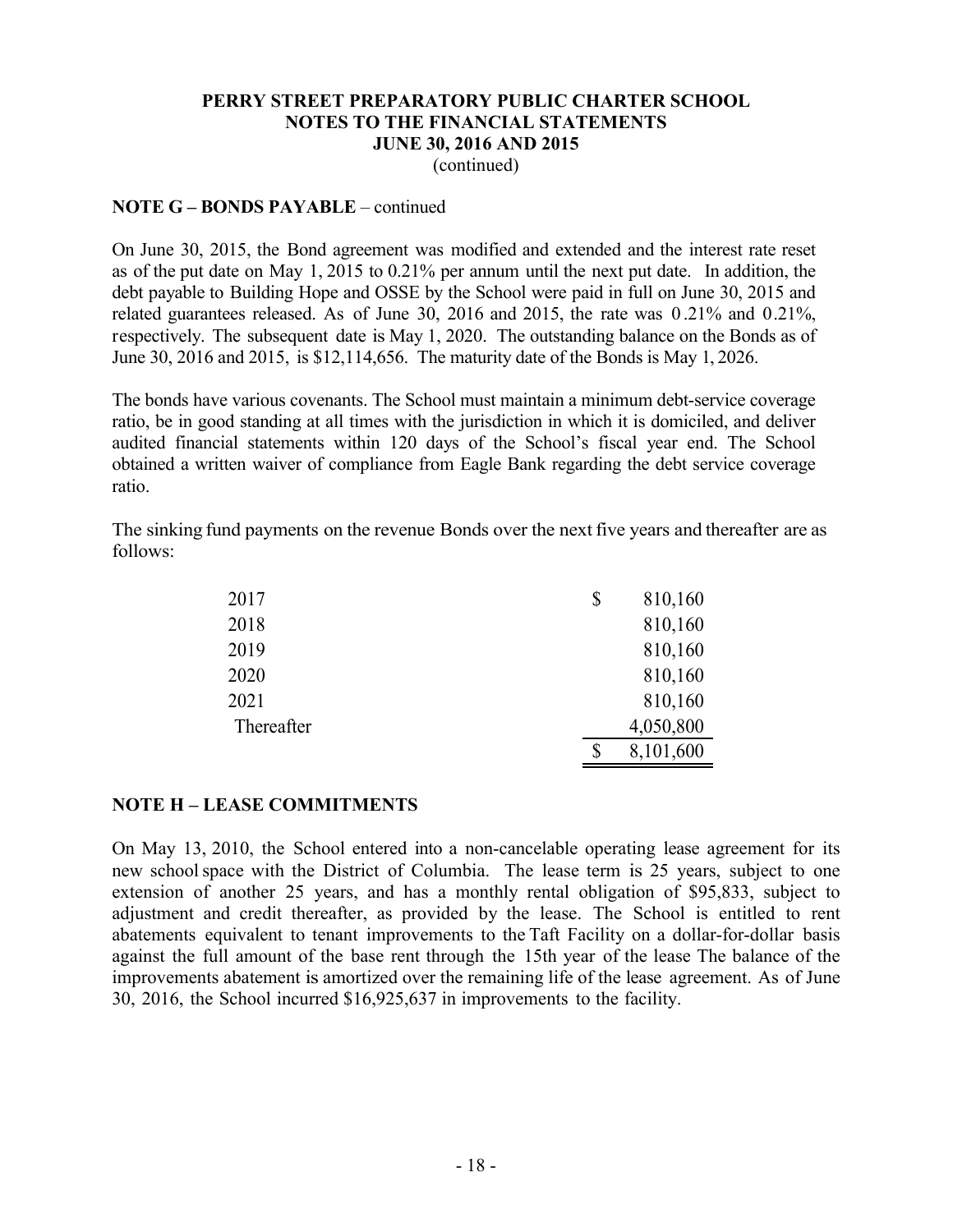(continued)

#### **NOTE H – LEASE COMMITMENTS -** continued

Rent expense totaled \$291,593 and \$292,989 for the years ended June 30, 2016 and 2015, respectively.

As of June 30, 2016, future minimum annual rental obligations of \$1,150,000 required under this lease for fiscal years 2017-2025 have been abated and future minimum rental payments thereafter total \$7,828,069.

On May 1, 2013, the School entered into a sublease agreement for a term of 21 years, expiring on July 31, 2034, for a portion of the School's building space. After April 1, 2018, the sub lesseemay cancel the lease with one year written notice. Annual base rent is \$128,700; however, the rent is abated dollar-for-dollar for sub lessee improvements made up to \$4,000,000. Commencing June 1, 2025, any remaining balance of sub lessee's improvements abatement is amortized over the remaining life of the agreement on a straight-line basis.

# **NOTE I - CAPITAL LEASEPAYABLE**

InAugust 2013, the School entered into a 60-month capital lease for copiers with a recorded cost basis of \$267,718 and related accumulated depreciation at June 30, 2016 and 2015, of \$107,897 and \$105,517, respectively. The copiers and capital lease obligation were recorded at the present value of the future payments due under the lease. The related liability under the capital lease at June 30, 2016 and 2015, was \$113,381 and \$166,868, respectively. Interest expense related to the capital lease for the years ended June 30, 2016 and 2015, amounted to \$1,602 and \$2,200, respectively.

The following is a schedule by years of future minimum lease payments under the capital lease, together with the present value of the net minimum lease payments, as of June 30,2016:

| 2017                                        |              | 55,089  |
|---------------------------------------------|--------------|---------|
| 2018                                        |              | 55,089  |
| 2019                                        |              | 4,590   |
|                                             |              | 114,768 |
| Less amount representing interest           |              | (1,387) |
| Present value of net minimum lease payments | <sup>S</sup> | 113,381 |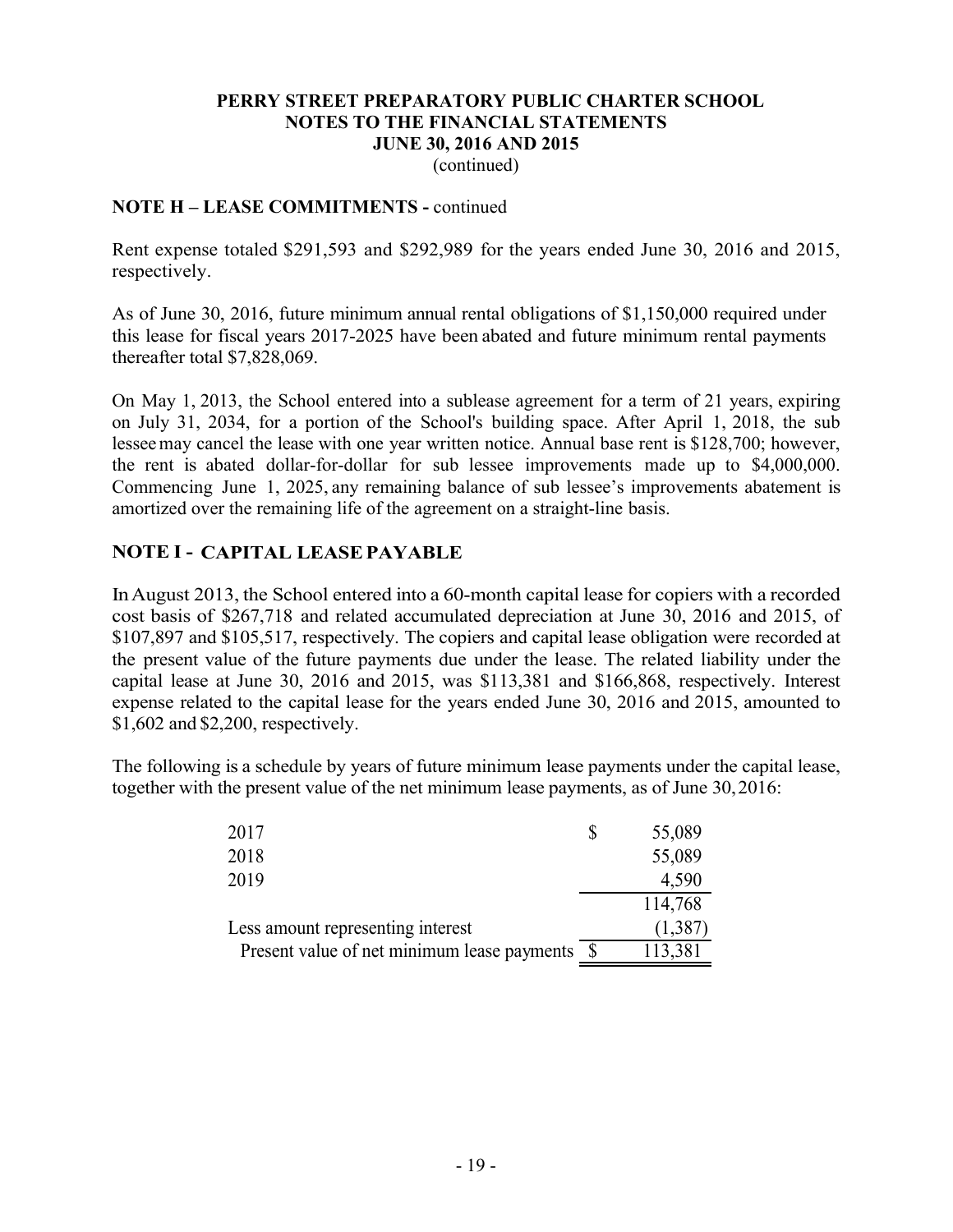(continued)

#### **NOTE J – COMMITMENTS AND CONTINGENT LIABILITIES**

The School receives revenue from government grants and contracts that are subject to inspection and audit by the appropriate funding agency. The purpose is to determine whether program funds were used in accordance with their respective guidelines and regulations. The potential exists for disallowance of previously funded program costs. The school is of the opinion that disallowance, if any, arising from such audits will not have a material effect on the financial statements. The School has no provisions for the possible disallowance of program costs on its financial statements.

On November 5, 2015, the School executed an amendment to its existing contract with TenSquare, LLC. Under the amended agreement, TenSquare, LLC will provide strategic intervention and support services to the School for a fixed fee of \$2,000,000, payable in monthly installments of \$41,666 beginning in July 2015 and ending in June 2019.

#### **NOTE K - TEMPORARILY RESTRICTED NET ASSETS**

Temporarily restricted net assets at June 30, 2016 and 2015 were designated as follows:

| 2016                    |    |         | 2015 |         |
|-------------------------|----|---------|------|---------|
| Facility                |    | 278,505 |      | 306,355 |
| Athletic                |    | 17,277  |      | 17,277  |
| Parent engagement funds |    | 8,619   |      | 8,619   |
| Total                   | \$ | 304,401 |      | 332,251 |

#### **NOTE L – CONCENTRATION OF RISK**

The School is supported primarily by local and federal appropriations and grants. For the years ended June 30, 2016 and 2015, 81% and 98%, respectively, of the total revenue was provided by one local government agency. Reduction of this source of support would have a significant impact on the School's programs and activities. Geographical area of clients served is predominantly Ward 5 of the District of Columbia.

As of June 30, 2016 and 2015, the School had cash that exceeded federally insured limits by approximately \$1,200,000 and \$2,400,000, respectively. Management has evaluated the financial institutions and does not believe it is exposed to any significant credit risk.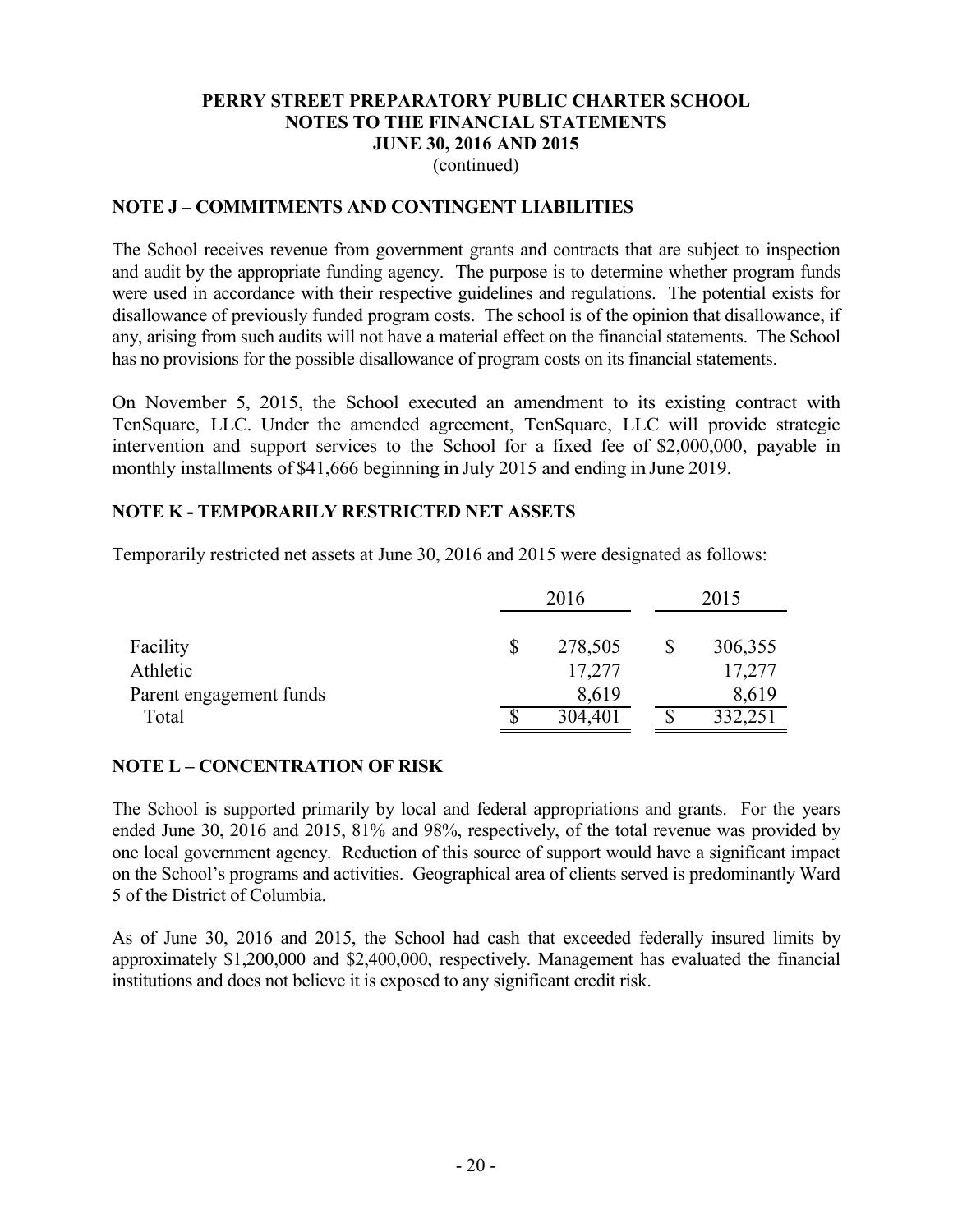(continued)

### **NOTE M – PENSION PLAN**

The School participates in the Teachers Insurance and Annuity Association-College Retirement Equities Fund ("TIAA-CREF") and the Supplemental Retirement Annuities ("SRA") plans. Both of these plans qualify as defined contribution retirement plans under Section 403(b) of the Internal Revenue Code ("IRC"). Full time employees are eligible to participate in these plans after completing six months of employment.

Employees participating in the TIAA-CREF plan may elect to contribute up to a maximum of 5% of their gross salary. The School provides a dollar-for-dollar match up to the 5% limit. Employees participating in the SRA plan may elect to contribute up to a maximum of 11% of their gross salary (which includes any of the employee's TIAA-CREF contributions). There is no matching contribution associated with this plan.

For the years ended June 30, 2016 and 2015, pension expense totaled \$36,781 and \$141,690, respectively.

### **NOTE N – SUBSEQUENT EVENTS**

In preparing these financial statements, the School's management has evaluated events and transactions for potential recognition or disclosure through November 15, 2016 the date the financial statements were available to be issued. There were no additional events or transactions that were discovered during the evaluation that required further recognition and disclosure.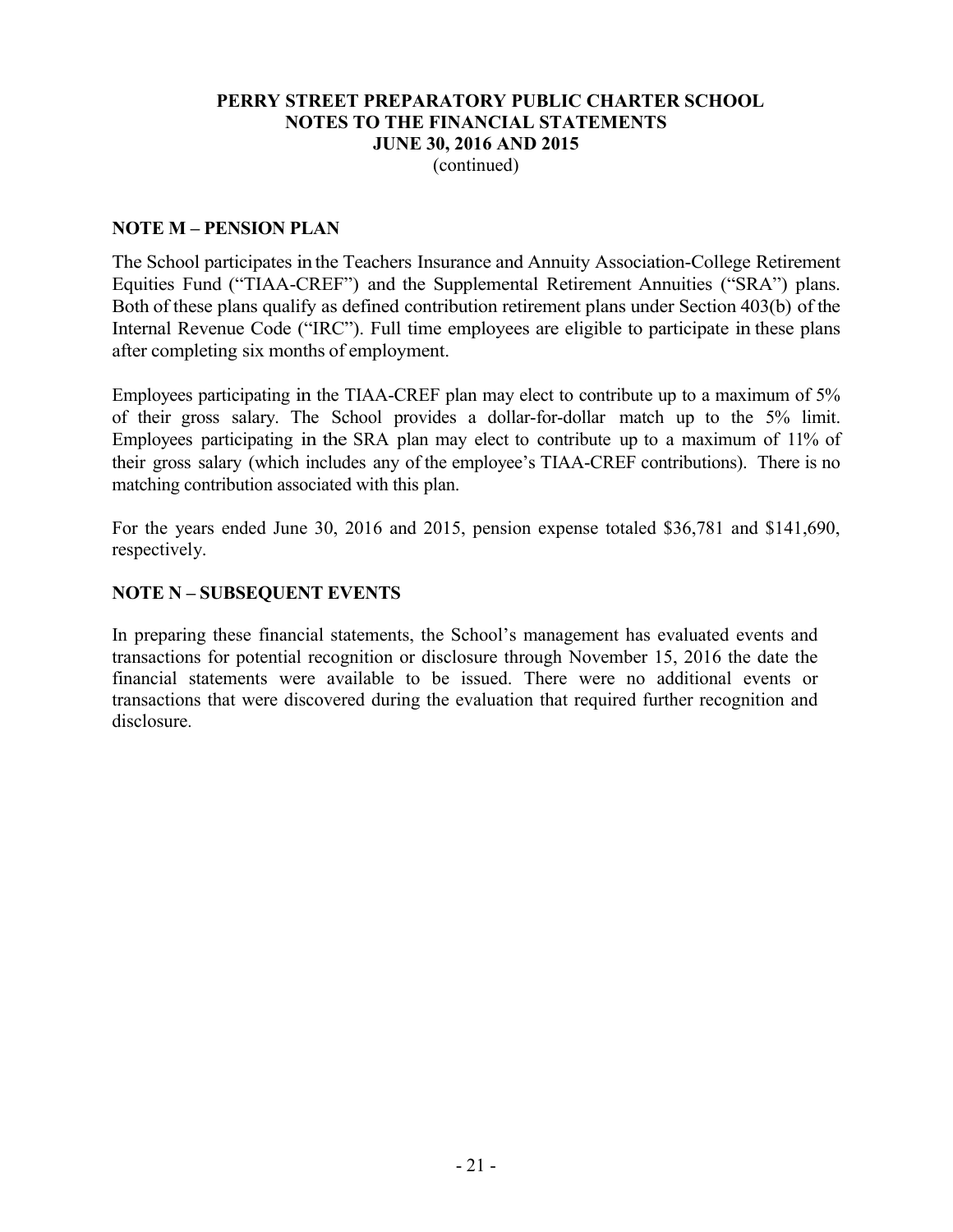

1730 Rhode Island Avenue, NW Suite 800 Washington, DC 20036 (202) 296-3306 Fax: (202) 296-0059

### **Independent Auditor's Report on Internal Control over Financial Reporting and on Compliance and Other Matters Based on an Audit of Financial Statements Performed In Accordance With** *Government Auditing Standards*

The Board of Trustees Perry Street Preparatory Public Charter School Washington, DC

We have audited, in accordance with the auditing standards generally accepted in the United States of America and the standards applicable to financial audits contained in the *Government Auditing Standards* issued by the Comptroller General of the United States, the financial statements of Perry Street Preparatory Public Charter School, (a nonprofit organization), (the "School"), which comprise the statement of financial position as of June 30, 2016, and the related statements of activities, functional expenses, and cash flows, for the year then ended, and the related notes to the financial statements, and have issued our report thereon dated November 15, 2016.

### **Internal Control Over Financial Reporting**

In planning and performing our audit of the financial statements, we considered the School's internal control over financial reporting (internal control) to determine the audit procedures that are appropriate in the circumstances for the purpose of expressing our opinion on the financial statements, but not for the purpose of expressing an opinion on the effectiveness of the School's internal control. Accordingly, we do not express an opinion on the effectiveness of the School's internal control.

A *deficiency in internal control* exists when the design or operation of a control does not allow management or employees, in the normal course of performing their assigned functions, to prevent, or detect and correct, misstatements on a timely basis. A *material weakness* is a deficiency, or a combination of deficiencies, in internal control, such that there is a reasonable possibility that a material misstatement of the entity's financial statements will not be prevented, or detected and corrected on a timely basis. A *significant deficiency* is a deficiency, or a combination of deficiencies, in internal control that is less severe than a material weakness, yet important enough to merit attention by those charged with governance.

Our consideration of internal control was for the limited purpose described in the first paragraph of this section and was not designed to identify all deficiencies in internal control that might be material weaknesses or significant deficiencies. Given these limitations, during our audit we did not identify any deficiencies in internal control that we consider to be material weaknesses. However, material weaknesses may exist that have not been identified.